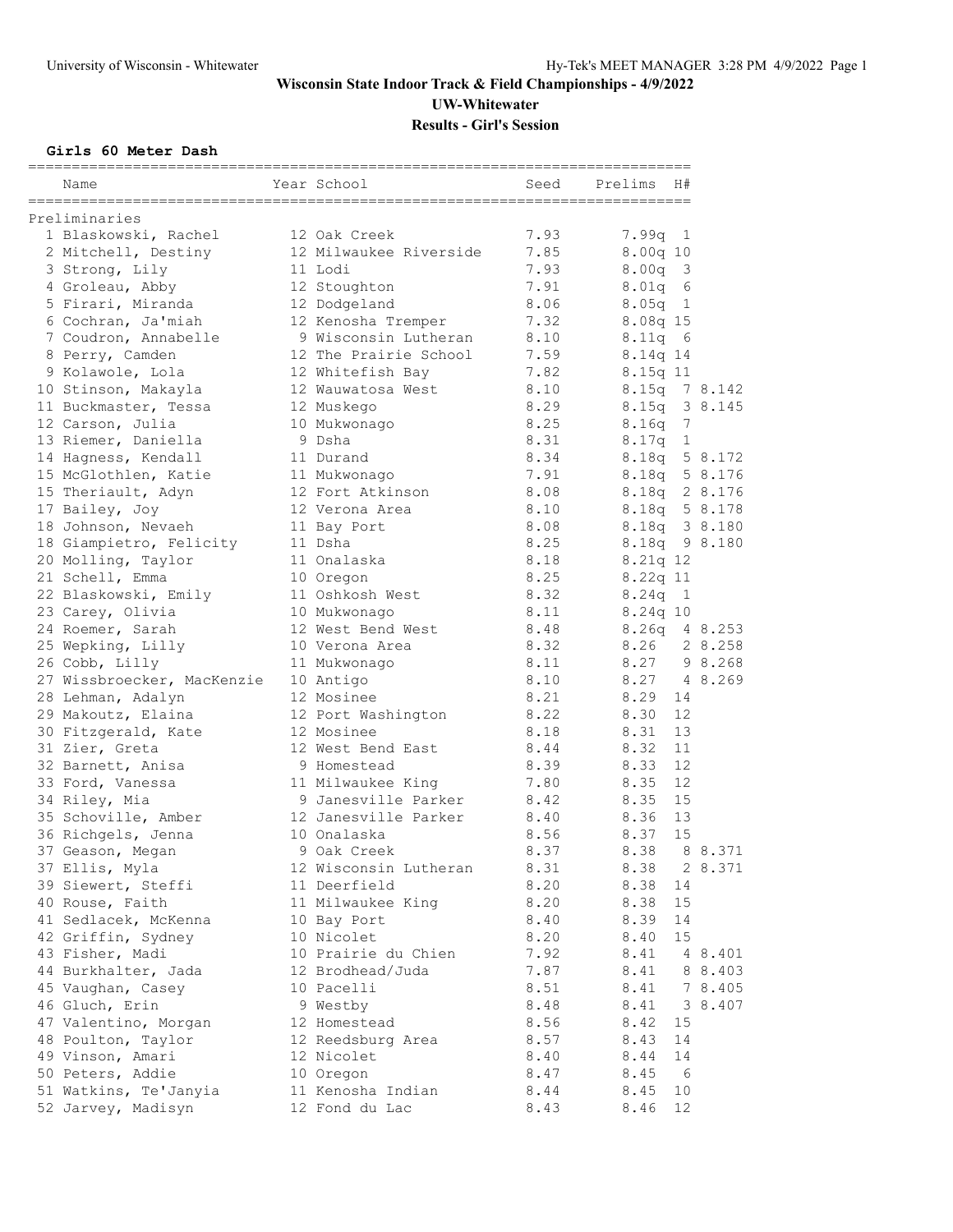#### **....Girls 60 Meter Dash**

| 53 Hayes, Lee'Asia                              | 10 West Allis Hale             | 8.60 | 8.46         | 9              |         |
|-------------------------------------------------|--------------------------------|------|--------------|----------------|---------|
| 55 Nyffenegger, Sammy                           | 10 Lodi                        | 8.38 | 8.47         | 10             |         |
| 56 Fritsch, Logan                               | 12 Mukwonago                   | 8.11 | 8.48         | 11             |         |
| 57 Arn, Stella                                  | 9 Brodhead/Juda                | 7.87 | 8.48         | 9              |         |
| 58 Cotton, Caidyn                               | 12 Milwaukee King              | 8.41 | 8.49         | 13             |         |
| 59 Grace, Ashonti                               | 11 Milwaukee Riverside         | 8.21 | 8.50         | 13             |         |
| 60 Larson, Kendall                              | 10 Oshkosh West                | 8.57 | 8.51         | 13             |         |
| 61 Zinn, Abigail                                | 11 Fond du Lac                 | 8.54 | 8.54         |                | 9 8.532 |
| 62 Musolff, Claire                              | 12 Antigo                      | 8.34 | 8.54         |                | 7 8.538 |
| 63 Johnston, Kathryn                            | 11 Kimberly                    | 8.44 | 8.55         | 9              |         |
| 64 Fultz, MyKayla                               | 12 West Allis<br>Hale          | 8.56 | 8.55         | 14             |         |
| 65 Geary, Lilly                                 | 11 Kickapoo/La Farge           | 8.51 | 8.56         |                | 68.551  |
| 66 Seawright, Saige                             | 12 Muskego                     | 8.55 | 8.56         | 11             |         |
| 67 Collier-White, Ava                           | 10 The Prairie School          | 7.91 | 8.56         |                | 7 8.557 |
| 68 Akinsanya, Esther                            | 10 Milwaukee King              | 8.50 | 8.57         | $\mathbf{1}$   |         |
| 69 Holm, McKenzie                               | 9 Marshfield                   | 8.36 | 8.58         |                | 4 8.573 |
| 70 Ivie, Katelyn                                | 12 Watertown                   | 8.61 | 8.58         |                | 7 8.574 |
| 71 Page, Olivia                                 | 10 Marshfield                  | 8.46 | 8.58         |                | 8 8.575 |
| 72 Baumgartner, Ashlie                          | 12 Dodgeville/MP               | 8.49 | 8.58         |                | 2 8.576 |
| 73 Bestor, Mckenzie                             | 12 Reedsburg Area              | 8.61 | 8.59         | 6              |         |
| 74 Adams, Avery                                 | 10 Mukwonago                   | 8.24 | 8.61         | 8              |         |
| 75 Duessler, Kylee                              | 10 Sevastopol                  | 8.61 | 8.62         | 8              |         |
| 76 Mullens, Tia                                 | 10 Oak Creek                   | 8.45 | 8.64         |                | 7 8.631 |
| 77 Schenk, Imani                                | 11 New Berlin E                | 8.60 | 8.64         |                | 8 8.634 |
| 78 Gasper, Mallory                              | 11 Fort Atkinson               | 8.48 | 8.66         |                | 5 8.652 |
| 79 Roraff, Carmen                               | 11 Onalaska                    | 8.60 | 8.66         |                | 1 8.653 |
| 79 Kelly, Erin                                  | 11 New Berlin E                | 8.60 | 8.66         | 10             |         |
| 81 Raskob, Anna                                 | 10 Monona Grove                | 8.54 | 8.66         |                | 8 8.655 |
| 82 Pallo, Kat                                   | 11 Wauwatosa East              | 8.27 | 8.66         |                | 5 8.658 |
| 82 Polinske, Dylan                              | 9 Mukwonaqo                    | 8.25 | 8.66         |                | 68.658  |
| 84 Miller, Allie                                | 11 New Berlin E                | 8.60 | 8.67         |                | 2 8.663 |
|                                                 | 11 The Prairie School          | 7.93 | 8.67         |                | 2 8.670 |
| 85 Kennedy, Mya                                 | 11 West Allis Hale             | 8.60 | 8.71         | 3              |         |
| 86 Zenz, Anna                                   |                                | 8.60 | 8.72         | 6              |         |
| 87 Gaeta, Liz                                   | 12 Whitefish Bay               | 8.60 | 8.73         | 11             |         |
| 88 Brees, Estella                               | 10 Portage<br>10 Whitefish Bay | 8.50 | 8.73         | 4              |         |
| 89 Wesley, Ryann                                | 12 South Milwaukee             | 8.34 | 8.74         |                | 6 8.731 |
| 90 Ortiz-salgado, Olga<br>91 Schmitz, Mackenzie |                                | 8.61 | 8.74         |                |         |
|                                                 | 12 West Bend East              |      |              |                | 4 8.739 |
| 92 Schmidt, Clara                               | 11 Richland Center             | 8.50 | 8.75         | 2              |         |
| 93 Kopling, Aubrey                              | 9 De Pere                      | 8.60 | 8.78<br>8.79 | 1              |         |
| 94 Graham, Kate                                 | 12 Whitefish Bay               | 8.50 |              |                | 3 8.784 |
| 95 Ring, Haley                                  | 12 Franklin                    | 8.60 | 8.79         |                | 2 8.785 |
| 96 Suick, Callie                                | 10 Cambridge                   | 8.60 | 8.81         | $\mathsf 3$    |         |
| 97 Nelson, Elsa                                 | 12 Dodgeville/MP               | 8.51 | 8.84         | 5              |         |
| 99 Garel, Kierra                                | 12 Verona Area                 | 8.61 | 8.86         | 10             |         |
| 100 Houston, Amayah                             | 10 Kenosha Indian              | 8.61 | 8.86         | 9              |         |
| 101 Davis, Tasha                                | 11 New Berlin West             | 8.50 | 8.87         | 1              |         |
| 102 Beeck, Julia                                | 11 Sheboygan Falls             | 8.61 | 8.88         | 5              |         |
| 103 Malone, Jholie                              | 10 Nicolet                     | 8.55 | 8.88         | 13             |         |
| 104 Neefe, Carrie                               | 12 Kickapoo/La Farge           | 8.60 | 8.97         | $\overline{4}$ |         |
| 106 Gray, Tasanee                               | 10 Milwaukee King              | 8.60 | 9.06         | 7              |         |
| 107 Rauter, Aliana                              | 10 Ronald Reagan               | 8.42 | 9.09         | 15             |         |
| 108 Posey, Skye                                 | 9 Milwaukee King               | 8.39 | 9.16         | 11             |         |
| 109 Radtke, Jaiden                              | 10 Antigo                      | 9.17 | 9.22         | 12             |         |
| -- Wesemann, Makayla                            | 12 Oak Creek                   | 8.24 | DNF          | 10             |         |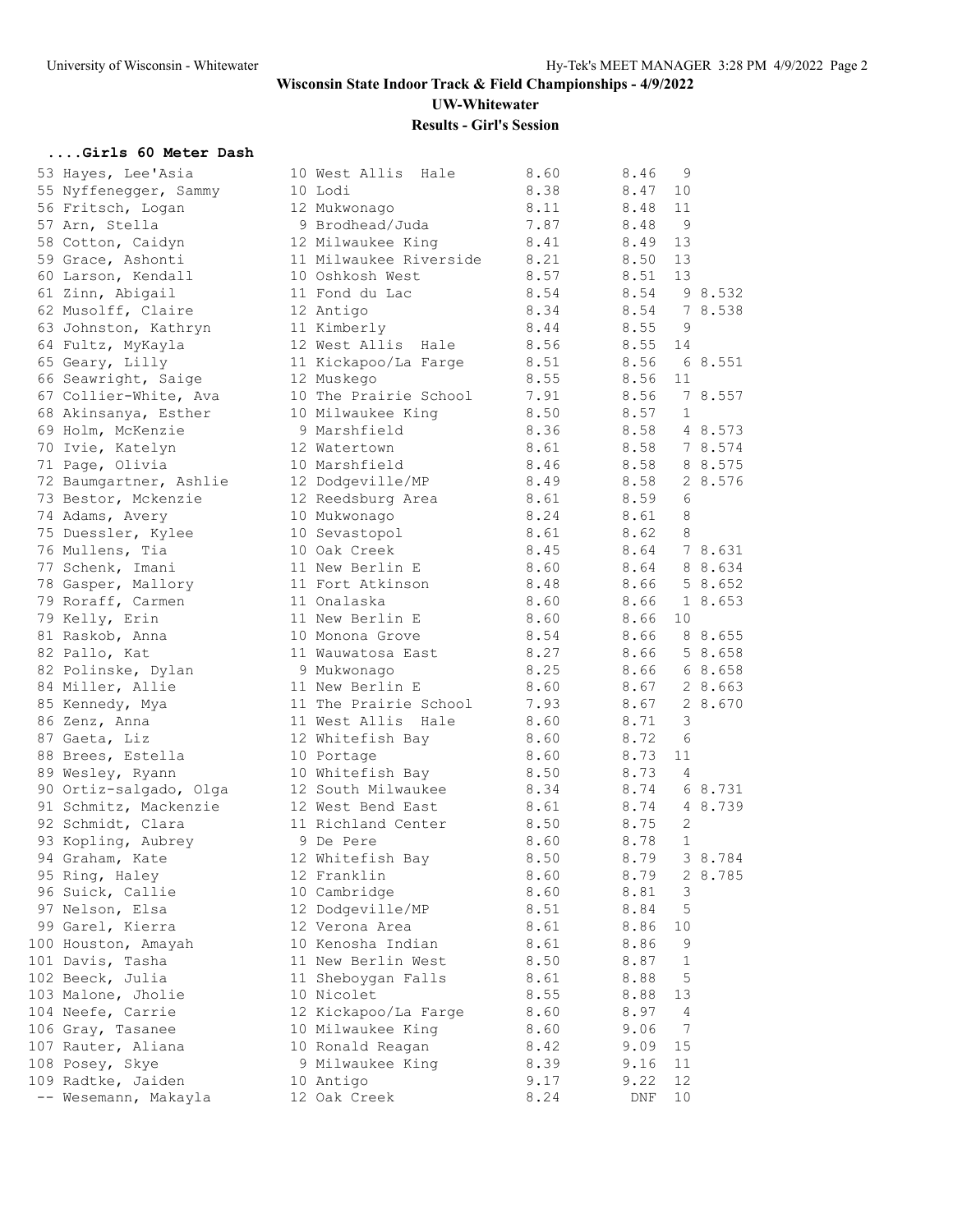# **Wisconsin State Indoor Track & Field Championships - 4/9/2022**

**UW-Whitewater**

#### **Results - Girl's Session**

#### **....Girls 60 Meter Dash**

| -- Norgel, Jenna                            |                         | 12 Sheboygan Falls          | 8.10    | DNF           | 8              |
|---------------------------------------------|-------------------------|-----------------------------|---------|---------------|----------------|
| Girls 60 Meter Dash                         |                         |                             |         |               |                |
| Name                                        |                         | Year School                 | Prelims | Semis         | H#             |
| Semi-Finals                                 |                         |                             |         |               |                |
| 1 Kolawole, Lola                            |                         | 12 Whitefish Bay            | 8.15    | 7.83q         | 1              |
| 2 Groleau, Abby                             |                         | 12 Stoughton                | 8.01    | 7.86q         | 1              |
| 3 Mitchell, Destiny                         |                         | 12 Milwaukee Riverside      | 8.00    | 7.87q         | $\mathbf{2}$   |
| 4 Strong, Lily                              |                         | 11 Lodi                     | 8.00    | 7.91q         | $\mathbf{1}$   |
| 5 Blaskowski, Rachel                        |                         | 12 Oak Creek                | 7.99    | 7.93q         | 3              |
| 6 Stinson, Makayla                          |                         | 12 Wauwatosa West           | 8.15    | 8.07q         | 1              |
| 7 McGlothlen, Katie                         |                         | 11 Mukwonago                | 8.18    | 8.08q         | 1              |
| 8 Firari, Miranda                           |                         | 12 Dodgeland                | 8.05    | 8.09q         | 2              |
| 9 Hagness, Kendall                          |                         | 11 Durand                   | 8.18    | 8.10          | 2              |
| 10 Buckmaster, Tessa                        |                         | 12 Muskego                  | 8.15    | 8.11          | 2              |
|                                             | 11 Giampietro, Felicity | 11 Dsha                     | 8.18    | 8.11          | 3              |
| 12 Cochran, Ja'miah                         |                         | 12 Kenosha Tremper          | 8.08    | 8.13          | 3              |
| 13 Carey, Olivia                            |                         | 10 Mukwonago                | 8.24    | 8.14          | $\overline{c}$ |
| 14 Coudron, Annabelle                       |                         | 9 Wisconsin Lutheran        | 8.11    | 8.14          | 3              |
| 15 Bailey, Joy                              |                         | 12 Verona Area              | 8.18    | 8.15          | $\overline{c}$ |
| 16 Riemer, Daniella                         |                         | 9 Dsha                      | 8.17    | 8.17          | 3              |
| 17 Perry, Camden                            |                         | 12 The Prairie School       | 8.14    | 8.18          | $\overline{c}$ |
| 18 Theriault, Adyn                          |                         | 12 Fort Atkinson            | 8.18    | 8.19          | $\mathbf{1}$   |
| 19 Carson, Julia                            |                         | 10 Mukwonago                | 8.16    | 8.22          | 3              |
| 20 Molling, Taylor                          |                         | 11 Onalaska                 | 8.21    | 8.23          | 2              |
| 21 Roemer, Sarah                            |                         | 12 West Bend West           | 8.26    | 8.24          | 3              |
| 22 Johnson, Nevaeh                          |                         | 11 Bay Port                 | 8.18    | 8.24          | 3              |
| 23 Blaskowski, Emily                        |                         | 11 Oshkosh West             | 8.24    | 8.31          | $\mathbf{1}$   |
| 24 Schell, Emma                             |                         | 10 Oregon                   | 8.22    | 8.33          | $\mathbf{1}$   |
| Girls 60 Meter Dash                         |                         |                             |         |               |                |
| Name                                        |                         | Year School                 | Semis   | Finals Points |                |
|                                             |                         |                             |         |               |                |
| Finals<br>1 Kolawole, Lola                  |                         | 12 Whitefish Bay            | 7.83    | 7.83          | 10             |
|                                             |                         | 12 Stoughton                | 7.86    | 7.90          | 8              |
| 2 Groleau, Abby                             |                         | 12 Oak Creek                | 7.93    | 7.93          | 6              |
| 3 Blaskowski, Rachel<br>4 Mitchell, Destiny |                         | 12 Milwaukee Riverside      | 7.87    | 7.95          | 5              |
|                                             |                         |                             | 7.91    | 7.96          | 4              |
| 5 Strong, Lily<br>6 Firari, Miranda         |                         | 11 Lodi                     |         |               |                |
|                                             |                         | 12 Dodgeland                | 8.09    | 8.06          | 3              |
| 7 Stinson, Makayla                          |                         | 12 Wauwatosa West           | 8.07    | 8.10          | 2<br>1         |
| 8 McGlothlen, Katie<br>Girls 400 Meter Dash |                         | 11 Mukwonago                | 8.08    | 8.13          |                |
|                                             |                         |                             |         |               |                |
|                                             | MEET: M 57.10<br>2013   | Tahtyana Peer, Milwaukee Ki |         |               |                |
| Name                                        |                         | Year School                 | Seed    | Finals        | H# Points      |

| 8                                                               |
|-----------------------------------------------------------------|
| h                                                               |
|                                                                 |
| $1:00.13$ 11 10<br>$1:00.48$ 11<br>$1:01.05$ 11<br>$1:01.42$ 11 |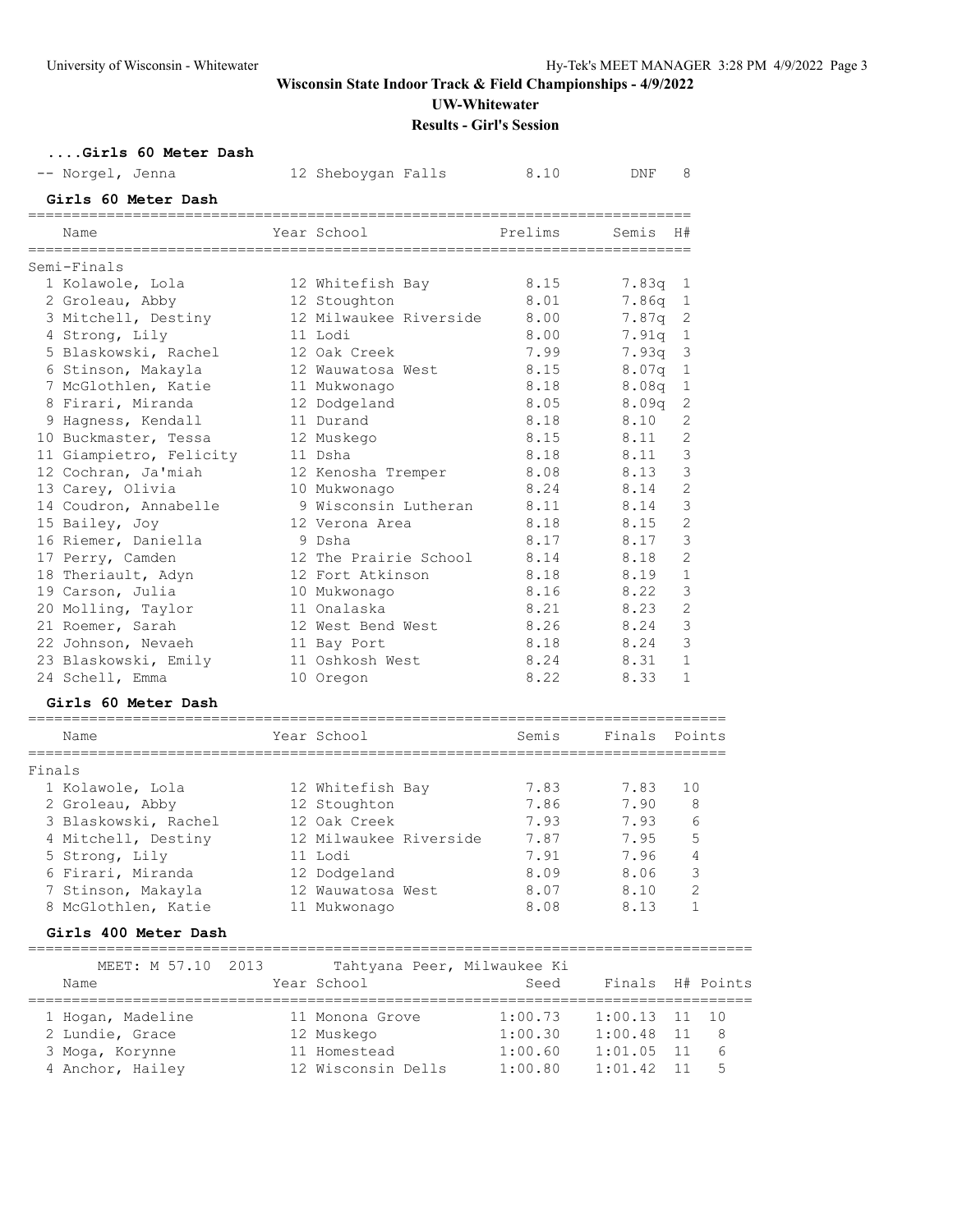#### **....Girls 400 Meter Dash**

| 5 Koos, Eva              | 11 Mukwonago         | 1:01.49 | 1:01.66 | 11               | 4              |
|--------------------------|----------------------|---------|---------|------------------|----------------|
| 6 Ott, Kacey             | 12 Slinger           | 1:01.60 | 1:01.73 | 10               | 3              |
| 7 Egge, Anelise          | 12 Kickapoo/La Farge | 1:03.25 | 1:01.75 | 9                | $\overline{c}$ |
| 8 Harper, Beverly        | 12 Richland Center   | 1:00.79 | 1:01.87 | 11               | $\mathbf{1}$   |
| 9 Lichty, Mary Kate      | 12 Verona Area       | 1:01.70 | 1:01.88 | 10               |                |
| 10 Ryan, Santana         | 12 Campbellsport     | 1:01.70 | 1:02.22 | 10               |                |
| 11 Nyenhuis, Delaney     | 12 Oregon            | 1:01.50 | 1:02.69 | 10               |                |
| 12 Taylor, Alissa        | 11 Kenosha Indian    | 1:04.27 | 1:03.38 | 7                |                |
| 13 Granucci, Mia         | 10 Kenosha Indian    | 1:02.98 | 1:03.40 | 9                |                |
| 14 Puls, Ella            | 12 Lodi              | 1:03.86 | 1:03.84 | 8                |                |
| 15 Benzing, Sayrah       | 11 Dodgeland         | 1:04.90 | 1:04.13 | 5                |                |
| 16 Vaughan, Casey        | 10 Pacelli           | 1:05.02 | 1:04.20 | $\mathbf{2}$     |                |
| 17 Gutierrez, Isabella   | 10 Onalaska          | 1:02.87 | 1:04.35 | 10               |                |
| 18 Nagel, Jadence        | 9 Kickapoo/La Farge  | 1:05.73 | 1:04.42 | $\mathbf{2}$     |                |
| 19 Volk, Kallie          | 11 Three Lakes       | 1:04.35 | 1:04.45 | $7\phantom{.0}$  |                |
| 20 Laronge, Abby         | 12 Bay Port          | 1:04.14 | 1:04.58 | 7                |                |
| 21 Fischer, Julia        | 11 Mukwonago         | 1:04.88 | 1:04.63 | 5                |                |
| 22 Vassar, Dee           | 9 Kimberly           | 1:03.20 | 1:04.79 | 9                |                |
| 23 Johnson, Natasha      | 11 Bay Port          | 1:04.50 | 1:04.84 | $\boldsymbol{7}$ |                |
| 24 Richardson, Anna      | 11 Benton-Scale      | 1:04.86 | 1:04.90 | 6                |                |
| 25 Mueller, Natalie      | 9 Homestead          | 1:04.80 | 1:04.95 | 6                |                |
| 26 McGillivray, Julianna | 10 Mukwonago         | 1:03.81 | 1:05.14 | 8                |                |
| 27 Herweijer, Sophie     | 10 Oregon            | 1:04.50 | 1:05.24 | 6                |                |
| 28 Philips, Kaymin       | 9 Shorewood          |         | 1:05.36 | $\mathcal{S}$    |                |
| 29 Kopidlansky, Morgan   | 12 West Bend West    | 1:04.34 | 1:05.40 | $\sqrt{ }$       |                |
| 30 Maradiaga, Ava        | 11 Verona Area       | 1:03.10 | 1:05.41 | 9                |                |
| 31 Thompson, Gillian     | 11 Cambridge         | 1:05.00 | 1:05.69 | $\mathcal{S}$    |                |
| 32 Gonzales, Joselyn     | 12 Martin Luther     | 1:05.00 | 1:05.76 | 2                |                |
| 33 den Daas, Liz         | 9 Verona Area        | 1:03.40 | 1:05.80 | 8                |                |
| 34 Bott, Addison         | 10 Wauwatosa West    | 1:04.52 | 1:05.90 | $\epsilon$       |                |
| 36 Conto, Emma           | 12 Oak Creek         | 1:03.22 | 1:05.92 | $\mathsf 9$      |                |
| 37 Snorek, Anna          | 9 Palmyra-Eagle      | 1:07.95 | 1:06.02 | $\mathbf{1}$     |                |
| 38 Kneisler, Jillian     | 9 Muskego            | 1:05.00 | 1:06.05 | $\mathcal{S}$    |                |
| 39 Enerson, Nataly       | 12 Muskego           | 1:04.80 | 1:06.13 | 6                |                |
| 40 Koch, Julia           | 10 Omro              | 1:05.00 | 1:06.26 | 3                |                |
| 41 Deschand, Jaimie      | 12 Fond du Lac       | 1:04.91 | 1:06.50 | $\mathsf S$      |                |
| 42 Summers, Emily        | 9 Brookfield Central | 1:05.00 | 1:06.70 | $\mathbf{2}$     |                |
| 43 Duessler, Kylee       | 10 Sevastopol        | 1:04.91 | 1:07.06 | 5                |                |
| 44 Kopling, Aubrey       | 9 De Pere            | 1:04.95 | 1:07.11 | 4                |                |
| 45 Svicek, Reagan        | 10 Franklin          | 1:05.40 | 1:07.11 | 2                |                |
| 46 Graetz, Josephina     | 10 Franklin          | 1:05.12 | 1:07.37 | 2                |                |
| 47 Schultz, Rianna       | 10 New London        | 1:04.97 | 1:07.55 | 4                |                |
| 48 Zettle, Aleigh        | 10 Monroe            | 1:03.90 | 1:07.97 | 8                |                |
| 49 Ferguson, Sophia      | 9 Fond du Lac        | 1:04.93 | 1:08.40 | 5                |                |
| 50 Julka, Lily           | 11 Franklin          | 1:04.60 | 1:08.41 | 6                |                |
| 51 Sonsalla, Avery       | 11 Whitehall         | 1:05.00 | 1:09.02 | 4                |                |
| 52 Hady, Emma            | 10 Richland Center   | 1:05.00 | 1:09.72 | 3                |                |
| 53 Knapp, Sophia         | 10 Nicolet           | 1:05.00 | 1:12.11 | 4                |                |
| 54 Schuette, Regan       | 10 Dodgeville/MP     | 1:04.25 | 1:13.52 | 7                |                |
| 55 McCreight, Gwendolyn  | 12 Nicolet           | 1:05.00 | 1:14.21 | 3                |                |
| -- Schmidt, Clara        | 11 Richland Center   | 1:02.00 | DNF     | 10               |                |
| -- Fredrick, Lainey      | 10 Palmyra-Eagle     | 1:06.66 | DQ      | $\mathbf{1}$     |                |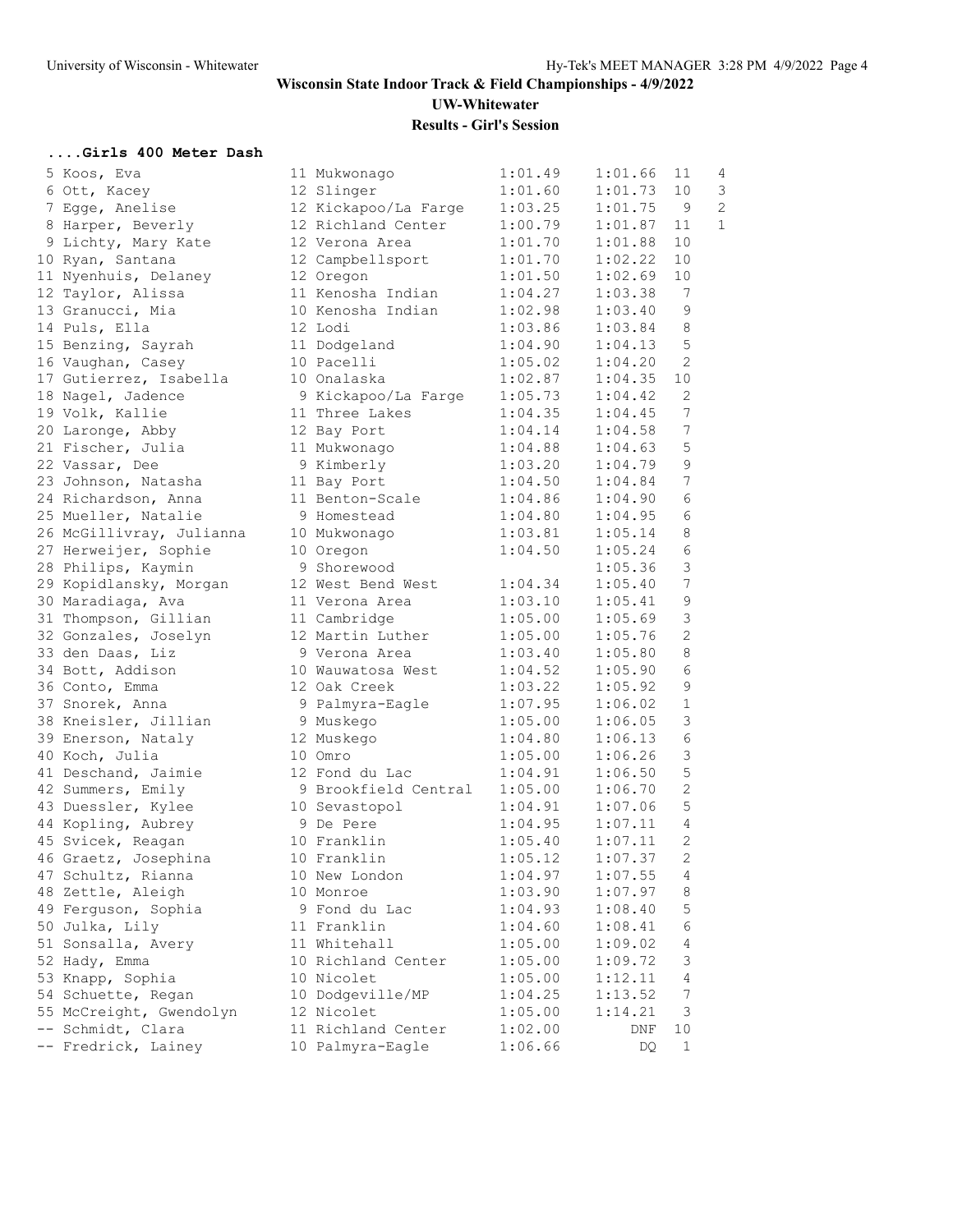### **Girls 800 Meter Run**

| MEET: M 2:12.52 2016<br>Name | Cami Davre, Whitefish Ba<br>Year School | ====================<br>Seed | Finals  |                  | H# Points    |
|------------------------------|-----------------------------------------|------------------------------|---------|------------------|--------------|
| 1 Schmitz, Ally              | 12 Fond du Lac                          | 2:20.14                      | 2:20.52 | 11               | 10           |
| 2 Krueger, Jillian           | 10 Kimberly                             | 2:24.27                      | 2:21.85 | 11               | 8            |
| 3 Elliott, Annika            | 12 Shorewood                            | 2:21.24                      | 2:23.20 | 11               | 6            |
| 4 Koos, Eva                  | 11 Mukwonago                            | 2:21.88                      | 2:23.23 | 11               | 5            |
| 5 Weiss, Peyton              | 12 Milwaukee King                       | 2:22.00                      | 2:23.60 | 11               | 4            |
| 6 Helm, Rachel               | 12 Muskego                              | 2:26.00                      | 2:24.27 | 10               | 3            |
| 7 Robinson, Annie            | 9 Dodgeville/MP                         | 2:29.32                      | 2:24.42 | 10               | $\mathbf{2}$ |
| 8 Thomas, Alli               | 11 Onalaska                             | 2:21.93                      | 2:24.67 | 11               | $\mathbf{1}$ |
| 9 Worden, Mary               | 9 Fort Atkinson                         | 2:28.00                      | 2:25.26 | 10               |              |
| 10 Michalski, Autumn         | 10 Chequamegon                          | 2:26.40                      | 2:28.01 | 10               |              |
| 11 Egge, Anelise             | 12 Kickapoo/La Farge                    | 2:30.98                      | 2:28.17 | 9                |              |
| 12 Harke, Samantha           | 11 Kimberly                             | 2:29.00                      | 2:29.11 | 10               |              |
| 13 Van Grinsven, Danielle    | 12 Kimberly                             | 2:25.44                      | 2:29.23 | 11               |              |
| 14 Woodworth, Ella           | 11 Benton-Scale                         | 2:31.65                      | 2:30.81 | 9                |              |
| 15 Olenchek, Cailin          | 12 Wauwatosa East                       | 2:28.12                      | 2:30.91 | 10               |              |
| 16 Anchor, Hailey            | 12 Wisconsin Dells                      | 2:18.82                      | 2:31.30 | 11               |              |
| 17 Ray, Sydney               | 11 Arrowhead                            | 2:34.51                      | 2:32.09 | 8                |              |
| 18 Brunner, Elle             | 9 Arrowhead                             | 2:36.34                      | 2:32.47 | 7                |              |
| 19 Swenson, Shaylin          | 9 Homestead                             | 2:38.00                      | 2:32.49 | 5                |              |
| 20 Lasiowski, Claudia        | 11 Chequamegon                          | 2:32.70                      | 2:33.37 | 8                |              |
| 21 Galica, Faith             | 11 Oshkosh West                         | 2:36.59                      | 2:33.42 | 7                |              |
| 22 Melnyk, Sophia            | 12 New Berlin E                         | 2:35.77                      | 2:33.93 | 8                |              |
| 23 Dapelo, Lauren            | 10 Wauwatosa East                       | 2:36.19                      | 2:34.34 | 7                |              |
| 24 Duensing, Anna            | 9 Shorewood                             | 2:35.30                      | 2:34.41 | 8                |              |
| 25 Fowler, Louisa            | 11 Shorewood                            | 2:36.00                      | 2:34.61 | 7                |              |
| 26 Rios, Ixzel               | 9 Whitefish Bay                         | 2:32.00                      | 2:34.63 | 9                |              |
| 27 Beyer, Hailey             | 10 New Berlin E                         | 2:38.05                      | 2:34.96 | 5                |              |
| 28 Uecker, Hannah Lee        | 10 Fond du Lac                          | 2:32.37                      | 2:35.15 | 9                |              |
| 29 Armour, Maddie            | 11 Muskego                              | 2:32.00                      | 2:35.24 | 9                |              |
| 30 Brown, Mara               | 10 Cambridge                            | 2:33.95                      | 2:35.42 | 8                |              |
| 31 Feilbach, Ava             | 12 Slinger                              | 2:35.20                      | 2:35.72 | 8                |              |
| 32 Harper, Beverly           | 12 Richland Center                      | 2:26.00                      | 2:36.09 | 10               |              |
| 33 Karls, Evelyn             | 9 Kimberly                              | 2:39.00                      | 2:36.11 | 3                |              |
| 34 Allard, Gabby             | 11 Kimberly                             | 2:36.00                      | 2:36.12 | 7                |              |
| 36 Brotz, Rylee              | 12 Sheboygan South                      | 2:36.71                      | 2:36.42 | 6                |              |
| 37 Shingledecker, Emma       | 12 New Berlin West                      | 2:38.49                      | 2:36.62 | $\overline{4}$   |              |
| 38 Skripka, Ava              | 10 Oregon                               | 2:38.00                      | 2:36.65 | 5                |              |
| 39 Stratte, Freya            | 10 Whitefish Bay                        | 2:38.00                      | 2:36.70 | 5                |              |
| 40 Dohnal, Hannah            | 11 Verona Area                          | 2:36.00                      | 2:36.71 | 7                |              |
| 41 Baker, Julia              | 9 Mukwonago                             | 2:38.15                      | 2:37.22 | 5                |              |
| 42 Broughton, Mckenna        | 11 Albany                               | 2:38.00                      | 2:37.28 | 5                |              |
| 43 Remiker, Lexi             | 10 Verona Area                          | 2:38.00                      | 2:37.47 | 5                |              |
| 44 Gaskin, Alexandra         | 9 Homestead                             | 2:38.50                      | 2:37.67 | 4                |              |
| 45 Macdonald, Lily           | 12 New Berlin E                         | 2:40.00                      | 2:37.94 | 2                |              |
| 46 Wehrman, Faith            | 9 New Berlin E                          | 2:35.00                      | 2:38.15 | 8                |              |
| 47 Forgette, Vayda           | 9 Kenosha Indian                        | 2:40.00                      | 2:38.26 | 2                |              |
| 48 Svicek, Reagan            | 10 Franklin                             | 2:38.34                      | 2:38.33 | 4                |              |
| 49 Setzer, Audyn             | 11 Port Washington                      | 2:36.00                      | 2:38.46 | $\boldsymbol{7}$ |              |
| 50 Graczyk, Grace            | 9 Mukwonago                             | 2:31.18                      | 2:38.88 | 9                |              |
| 51 Lopez, Carly              | 9 The Prairie School                    | 2:37.94                      | 2:39.14 | 6                |              |
| 52 Gramblicka, Madison       | 10 Franklin                             | 2:36.70                      | 2:39.28 | 6                |              |
| 53 Kozel, Grace              | 10 Kenosha Indian                       | 2:39.96                      | 2:39.39 | 3                |              |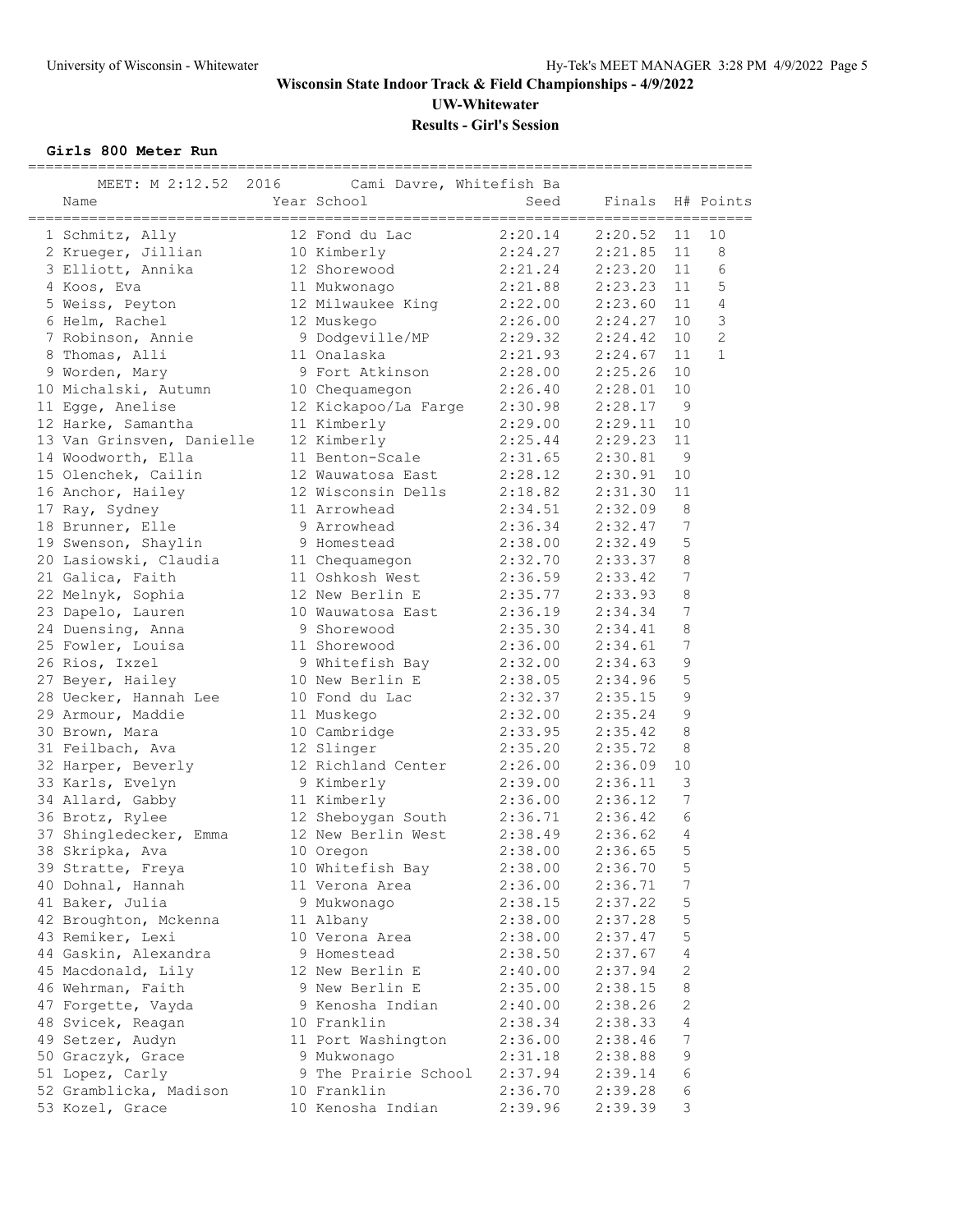#### **....Girls 800 Meter Run**

| 54 Lee, Norah         | 12 Lodi              | 2:37.00 | 2:39.43 | 6              |
|-----------------------|----------------------|---------|---------|----------------|
| 55 Niemiec, Lindy     | 11 Muskego           | 2:37.00 | 2:39.47 | 6              |
| 56 Wachholz, Payton   | 12 Albany            | 2:36.00 | 2:39.76 | 7              |
| 57 Heim, Chloe        | 11 Bay Port          | 2:39.00 | 2:40.74 | $\overline{4}$ |
| 58 Schmidt, Caroline  | 12 Whitefish Bay     | 2:38.00 | 2:40.74 | 6              |
| 59 Koss, Elizabeth    | 11 Wauwatosa East    | 2:38.00 | 2:40.82 | 5              |
| 60 Evans, Reese       | 10 Oregon            | 2:39.00 | 2:41.63 | 4              |
| 61 Scoggin, Payton    | 12 Kenosha Indian    | 2:36.80 | 2:41.98 | 6              |
| 62 Jacks, Autumn      | 10 Kickapoo/La Farge | 2:40.00 | 2:41.98 | $\overline{2}$ |
| 63 Boyle, Olivia      | 10 Homestead         | 2:40.00 | 2:42.12 | 2              |
| 64 Draak, Paige       | 12 Bay Port          | 2:39.00 | 2:42.31 | $\overline{4}$ |
| 65 Ingram, Jayden     | 12 Kenosha Tremper   | 2:35.00 | 2:42.35 | 8              |
| 66 Vanderpool, Gabby  | 9 Kenosha Indian     | 2:37.90 | 2:42.56 | 6              |
| 67 Ross, Hannah       | 11 Franklin          | 2:40.99 | 2:42.58 | $\mathbf{1}$   |
| 68 Horwitz, Amelia    | 11 Homestead         | 2:40.00 | 2:42.94 | 2              |
| 69 Schmoldt, Bailey   | 9 Slinger            | 2:40.00 | 2:43.20 | 3              |
| 70 Osborn, Lauren     | 10 Slinger           | 2:36.00 | 2:43.25 | 7              |
| 71 Ketelhut, Tessa    | 11 Wisconsin Dells   | 2:40.00 | 2:43.55 | $\overline{2}$ |
| 72 Anzia, Josie       | 10 Whitefish Bay     | 2:39.00 | 2:43.59 | $\overline{4}$ |
| 73 LE Duc, Emma       | 9 Beaver Dam         | 2:40.00 | 2:43.76 | $\overline{2}$ |
| 74 Hermanson, Amelia  | 12 Oregon            | 2:40.00 | 2:44.28 | $\overline{c}$ |
| 75 Masters, Saylor    | 9 Dsha               | 2:39.10 | 2:44.67 | $\mathfrak{Z}$ |
| 76 Ryan, Piper        | 9 Deerfield          | 2:39.20 | 2:44.84 | 3              |
| 77 Bickler, Kara      | 10 Nicolet           | 2:39.00 | 2:44.95 | 3              |
| 78 Ognar, Oriana      | 12 Dsha              | 2:40.21 | 2:45.12 | $\mathbf{1}$   |
| 79 Schneider, Sophie  | 12 Fond du Lac       | 2:32.03 | 2:45.23 | 9              |
| 80 Arenz, Ella        | 10 Deerfield         | 2:39.10 | 2:45.35 | 3              |
| 81 Gavahan, Magdalena | 11 Dsha              | 2:40.39 | 2:47.72 | $\mathbf{1}$   |
| 82 Wersal, Grace      | 10 Dodgeville/MP     | 2:38.00 | 2:47.78 | 6              |
| 83 Quesnell, Abby     | 10 Dsha              | 2:40.89 | 2:50.58 | $\mathbf{1}$   |
| 84 Dramm, Bea         | 10 Sevastopol        | 2:39.80 | 2:51.06 | 3              |
| 85 Schoenike, Allison | 10 Omro              | 2:40.01 | 2:51.16 | $\mathbf{1}$   |
| 86 Mahoney, Madeline  | 11 Dsha              | 2:38.82 | 2:54.22 | $\overline{4}$ |
| 87 Hagness, Ainsley   | 11 Durand            | 2:39.64 | 3:01.59 | 3              |

#### **Girls 1600 Meter Run**

=================================================================================== MEET: M 4:45.20 1985 Suzy Favor, SPASH Name **Year School** Seed Finals H# Points =================================================================================== 1 Martensen, Kayci 12 Benton-Scale 5:05.00 5:09.45 5 10 2 Ross, Isabela 12 Oak Creek 5:13.23 5:10.52 5 8 3 Kriegel, Lily 10 Whitefish Bay 5:10.00 5:10.71 5 6 4 Schuster, Summer 11 Slinger 5:15.81 5:13.37 5 5 5 Lozier, Isabella 12 Shorewood 5:11.00 5:15.06 5 4 6 Robinson, Ellie 9 Dodgeville/MP 5:20.00 5:16.69 5 3 7 Fraley, Savannah 11 Homestead 5:27.79 5:19.09 4 2 8 Bablitch, Sophia 10 Rosholt 5:16.20 5:21.12 5 1 9 Zorn, Jada 12 Fort Atkinson 5:22.00 5:22.40 5 10 Wehrman, Faith 9 New Berlin E 5:24.91 5:22.60 5 11 Vorontsov, Dasha 11 Oregon 5:28.55 5:24.54 4 12 Kuehn, Eva 10 Wisconsin Lutheran 5:22.05 5:24.98 5 13 Braun, Tara 11 Kettle Moraine 5:20.00 5:25.22 5 14 Michalski, Autumn 10 Chequamegon 5:30.64 5:26.13 4 15 Junig, Noelle 11 Muskego 5:20.00 5:27.71 5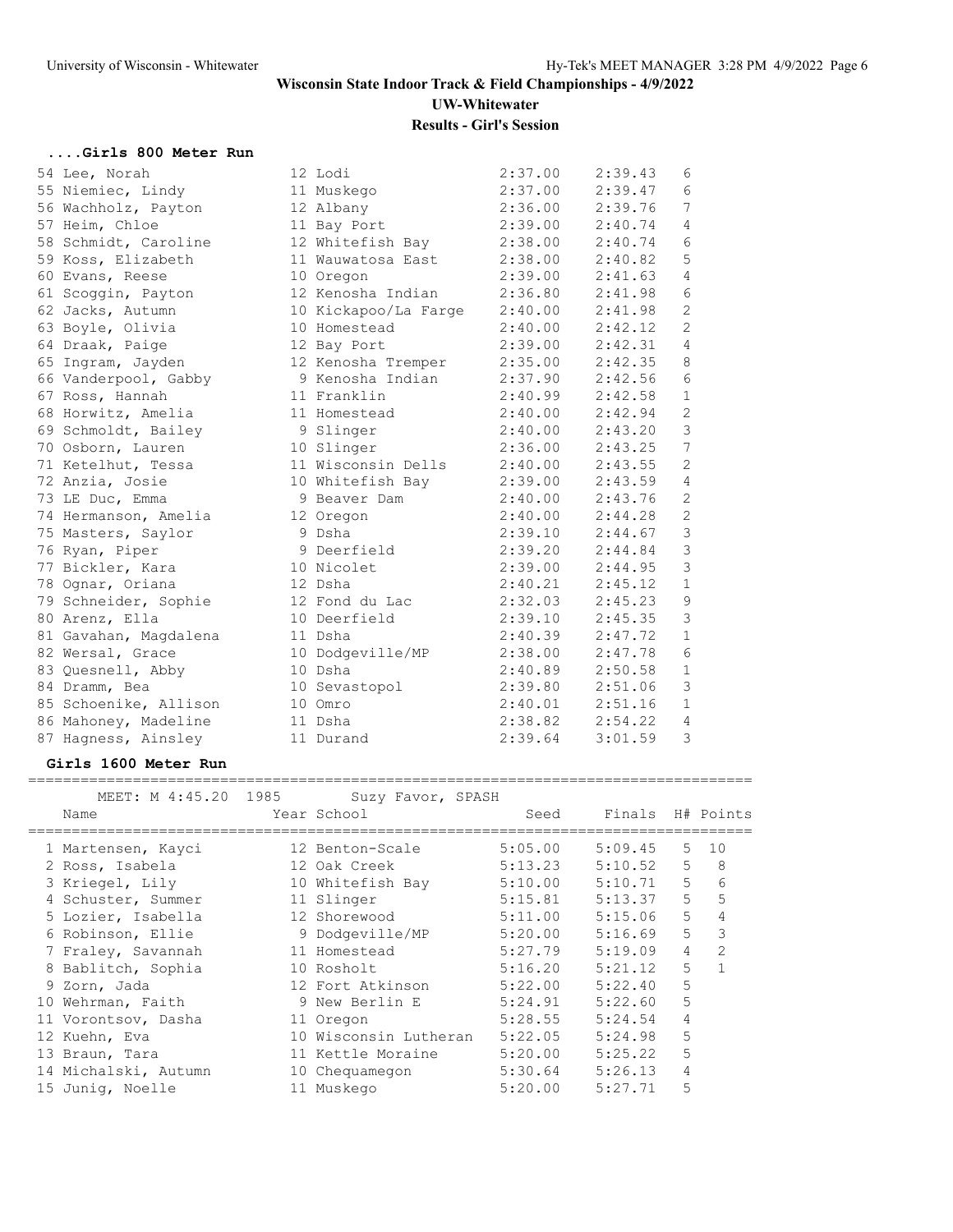| Girls 1600 Meter Run |                                                                                                                                                                                                                                                                                                                                                                                                                                                                                                                                                                                                                                                                                                                                                                                      |                                                                                                                                                                                                                                                                  |                                                                                                                                                                                                                                                                                                                                                                                                                                                                                                                                                                          |
|----------------------|--------------------------------------------------------------------------------------------------------------------------------------------------------------------------------------------------------------------------------------------------------------------------------------------------------------------------------------------------------------------------------------------------------------------------------------------------------------------------------------------------------------------------------------------------------------------------------------------------------------------------------------------------------------------------------------------------------------------------------------------------------------------------------------|------------------------------------------------------------------------------------------------------------------------------------------------------------------------------------------------------------------------------------------------------------------|--------------------------------------------------------------------------------------------------------------------------------------------------------------------------------------------------------------------------------------------------------------------------------------------------------------------------------------------------------------------------------------------------------------------------------------------------------------------------------------------------------------------------------------------------------------------------|
|                      | 5:30.31                                                                                                                                                                                                                                                                                                                                                                                                                                                                                                                                                                                                                                                                                                                                                                              | 5:29.55                                                                                                                                                                                                                                                          | 4                                                                                                                                                                                                                                                                                                                                                                                                                                                                                                                                                                        |
|                      | 5:26.00                                                                                                                                                                                                                                                                                                                                                                                                                                                                                                                                                                                                                                                                                                                                                                              | 5:29.61                                                                                                                                                                                                                                                          | 4                                                                                                                                                                                                                                                                                                                                                                                                                                                                                                                                                                        |
|                      |                                                                                                                                                                                                                                                                                                                                                                                                                                                                                                                                                                                                                                                                                                                                                                                      |                                                                                                                                                                                                                                                                  | 4                                                                                                                                                                                                                                                                                                                                                                                                                                                                                                                                                                        |
|                      | 5:30.00                                                                                                                                                                                                                                                                                                                                                                                                                                                                                                                                                                                                                                                                                                                                                                              | 5:30.88                                                                                                                                                                                                                                                          | 4                                                                                                                                                                                                                                                                                                                                                                                                                                                                                                                                                                        |
|                      | 5:29.00                                                                                                                                                                                                                                                                                                                                                                                                                                                                                                                                                                                                                                                                                                                                                                              | 5:31.79                                                                                                                                                                                                                                                          | 4                                                                                                                                                                                                                                                                                                                                                                                                                                                                                                                                                                        |
|                      |                                                                                                                                                                                                                                                                                                                                                                                                                                                                                                                                                                                                                                                                                                                                                                                      | 5:33.63                                                                                                                                                                                                                                                          | 3                                                                                                                                                                                                                                                                                                                                                                                                                                                                                                                                                                        |
|                      | 5:25.00                                                                                                                                                                                                                                                                                                                                                                                                                                                                                                                                                                                                                                                                                                                                                                              | 5:34.72                                                                                                                                                                                                                                                          | 4                                                                                                                                                                                                                                                                                                                                                                                                                                                                                                                                                                        |
|                      |                                                                                                                                                                                                                                                                                                                                                                                                                                                                                                                                                                                                                                                                                                                                                                                      | 5:35.80                                                                                                                                                                                                                                                          | 3                                                                                                                                                                                                                                                                                                                                                                                                                                                                                                                                                                        |
|                      | 5:31.88                                                                                                                                                                                                                                                                                                                                                                                                                                                                                                                                                                                                                                                                                                                                                                              |                                                                                                                                                                                                                                                                  | 4                                                                                                                                                                                                                                                                                                                                                                                                                                                                                                                                                                        |
|                      |                                                                                                                                                                                                                                                                                                                                                                                                                                                                                                                                                                                                                                                                                                                                                                                      |                                                                                                                                                                                                                                                                  | 3                                                                                                                                                                                                                                                                                                                                                                                                                                                                                                                                                                        |
|                      |                                                                                                                                                                                                                                                                                                                                                                                                                                                                                                                                                                                                                                                                                                                                                                                      |                                                                                                                                                                                                                                                                  | 3                                                                                                                                                                                                                                                                                                                                                                                                                                                                                                                                                                        |
|                      |                                                                                                                                                                                                                                                                                                                                                                                                                                                                                                                                                                                                                                                                                                                                                                                      |                                                                                                                                                                                                                                                                  | 4                                                                                                                                                                                                                                                                                                                                                                                                                                                                                                                                                                        |
|                      |                                                                                                                                                                                                                                                                                                                                                                                                                                                                                                                                                                                                                                                                                                                                                                                      |                                                                                                                                                                                                                                                                  | $\overline{2}$                                                                                                                                                                                                                                                                                                                                                                                                                                                                                                                                                           |
|                      |                                                                                                                                                                                                                                                                                                                                                                                                                                                                                                                                                                                                                                                                                                                                                                                      |                                                                                                                                                                                                                                                                  | $\overline{c}$                                                                                                                                                                                                                                                                                                                                                                                                                                                                                                                                                           |
|                      |                                                                                                                                                                                                                                                                                                                                                                                                                                                                                                                                                                                                                                                                                                                                                                                      |                                                                                                                                                                                                                                                                  | 3                                                                                                                                                                                                                                                                                                                                                                                                                                                                                                                                                                        |
|                      |                                                                                                                                                                                                                                                                                                                                                                                                                                                                                                                                                                                                                                                                                                                                                                                      |                                                                                                                                                                                                                                                                  | 3                                                                                                                                                                                                                                                                                                                                                                                                                                                                                                                                                                        |
|                      |                                                                                                                                                                                                                                                                                                                                                                                                                                                                                                                                                                                                                                                                                                                                                                                      |                                                                                                                                                                                                                                                                  | $\mathbf{1}$                                                                                                                                                                                                                                                                                                                                                                                                                                                                                                                                                             |
|                      |                                                                                                                                                                                                                                                                                                                                                                                                                                                                                                                                                                                                                                                                                                                                                                                      |                                                                                                                                                                                                                                                                  | $\mathbf{1}$                                                                                                                                                                                                                                                                                                                                                                                                                                                                                                                                                             |
|                      |                                                                                                                                                                                                                                                                                                                                                                                                                                                                                                                                                                                                                                                                                                                                                                                      |                                                                                                                                                                                                                                                                  | $\mathbf{1}$                                                                                                                                                                                                                                                                                                                                                                                                                                                                                                                                                             |
|                      |                                                                                                                                                                                                                                                                                                                                                                                                                                                                                                                                                                                                                                                                                                                                                                                      |                                                                                                                                                                                                                                                                  | 3                                                                                                                                                                                                                                                                                                                                                                                                                                                                                                                                                                        |
|                      |                                                                                                                                                                                                                                                                                                                                                                                                                                                                                                                                                                                                                                                                                                                                                                                      |                                                                                                                                                                                                                                                                  | 3                                                                                                                                                                                                                                                                                                                                                                                                                                                                                                                                                                        |
|                      |                                                                                                                                                                                                                                                                                                                                                                                                                                                                                                                                                                                                                                                                                                                                                                                      |                                                                                                                                                                                                                                                                  | 3                                                                                                                                                                                                                                                                                                                                                                                                                                                                                                                                                                        |
|                      |                                                                                                                                                                                                                                                                                                                                                                                                                                                                                                                                                                                                                                                                                                                                                                                      |                                                                                                                                                                                                                                                                  | $\mathbf{1}$                                                                                                                                                                                                                                                                                                                                                                                                                                                                                                                                                             |
|                      |                                                                                                                                                                                                                                                                                                                                                                                                                                                                                                                                                                                                                                                                                                                                                                                      |                                                                                                                                                                                                                                                                  | 3                                                                                                                                                                                                                                                                                                                                                                                                                                                                                                                                                                        |
|                      |                                                                                                                                                                                                                                                                                                                                                                                                                                                                                                                                                                                                                                                                                                                                                                                      |                                                                                                                                                                                                                                                                  | $\overline{2}$                                                                                                                                                                                                                                                                                                                                                                                                                                                                                                                                                           |
|                      |                                                                                                                                                                                                                                                                                                                                                                                                                                                                                                                                                                                                                                                                                                                                                                                      |                                                                                                                                                                                                                                                                  | $\overline{c}$                                                                                                                                                                                                                                                                                                                                                                                                                                                                                                                                                           |
|                      |                                                                                                                                                                                                                                                                                                                                                                                                                                                                                                                                                                                                                                                                                                                                                                                      |                                                                                                                                                                                                                                                                  | $\mathbf{1}$                                                                                                                                                                                                                                                                                                                                                                                                                                                                                                                                                             |
|                      |                                                                                                                                                                                                                                                                                                                                                                                                                                                                                                                                                                                                                                                                                                                                                                                      |                                                                                                                                                                                                                                                                  | 3                                                                                                                                                                                                                                                                                                                                                                                                                                                                                                                                                                        |
|                      |                                                                                                                                                                                                                                                                                                                                                                                                                                                                                                                                                                                                                                                                                                                                                                                      |                                                                                                                                                                                                                                                                  |                                                                                                                                                                                                                                                                                                                                                                                                                                                                                                                                                                          |
|                      |                                                                                                                                                                                                                                                                                                                                                                                                                                                                                                                                                                                                                                                                                                                                                                                      |                                                                                                                                                                                                                                                                  | $\overline{c}$                                                                                                                                                                                                                                                                                                                                                                                                                                                                                                                                                           |
|                      |                                                                                                                                                                                                                                                                                                                                                                                                                                                                                                                                                                                                                                                                                                                                                                                      |                                                                                                                                                                                                                                                                  | $\mathbf{1}$                                                                                                                                                                                                                                                                                                                                                                                                                                                                                                                                                             |
|                      |                                                                                                                                                                                                                                                                                                                                                                                                                                                                                                                                                                                                                                                                                                                                                                                      |                                                                                                                                                                                                                                                                  | $\mathbf{1}$                                                                                                                                                                                                                                                                                                                                                                                                                                                                                                                                                             |
|                      |                                                                                                                                                                                                                                                                                                                                                                                                                                                                                                                                                                                                                                                                                                                                                                                      |                                                                                                                                                                                                                                                                  | $\overline{c}$                                                                                                                                                                                                                                                                                                                                                                                                                                                                                                                                                           |
|                      |                                                                                                                                                                                                                                                                                                                                                                                                                                                                                                                                                                                                                                                                                                                                                                                      |                                                                                                                                                                                                                                                                  | 3                                                                                                                                                                                                                                                                                                                                                                                                                                                                                                                                                                        |
|                      |                                                                                                                                                                                                                                                                                                                                                                                                                                                                                                                                                                                                                                                                                                                                                                                      |                                                                                                                                                                                                                                                                  | $\mathbf{1}$                                                                                                                                                                                                                                                                                                                                                                                                                                                                                                                                                             |
|                      |                                                                                                                                                                                                                                                                                                                                                                                                                                                                                                                                                                                                                                                                                                                                                                                      |                                                                                                                                                                                                                                                                  | $\overline{2}$                                                                                                                                                                                                                                                                                                                                                                                                                                                                                                                                                           |
|                      |                                                                                                                                                                                                                                                                                                                                                                                                                                                                                                                                                                                                                                                                                                                                                                                      |                                                                                                                                                                                                                                                                  | $\mathbf{1}$                                                                                                                                                                                                                                                                                                                                                                                                                                                                                                                                                             |
|                      |                                                                                                                                                                                                                                                                                                                                                                                                                                                                                                                                                                                                                                                                                                                                                                                      |                                                                                                                                                                                                                                                                  | $\overline{2}$                                                                                                                                                                                                                                                                                                                                                                                                                                                                                                                                                           |
|                      |                                                                                                                                                                                                                                                                                                                                                                                                                                                                                                                                                                                                                                                                                                                                                                                      |                                                                                                                                                                                                                                                                  | 4                                                                                                                                                                                                                                                                                                                                                                                                                                                                                                                                                                        |
|                      |                                                                                                                                                                                                                                                                                                                                                                                                                                                                                                                                                                                                                                                                                                                                                                                      |                                                                                                                                                                                                                                                                  | $\overline{c}$                                                                                                                                                                                                                                                                                                                                                                                                                                                                                                                                                           |
|                      |                                                                                                                                                                                                                                                                                                                                                                                                                                                                                                                                                                                                                                                                                                                                                                                      |                                                                                                                                                                                                                                                                  |                                                                                                                                                                                                                                                                                                                                                                                                                                                                                                                                                                          |
|                      |                                                                                                                                                                                                                                                                                                                                                                                                                                                                                                                                                                                                                                                                                                                                                                                      | 5:58.90                                                                                                                                                                                                                                                          | $\overline{c}$                                                                                                                                                                                                                                                                                                                                                                                                                                                                                                                                                           |
|                      |                                                                                                                                                                                                                                                                                                                                                                                                                                                                                                                                                                                                                                                                                                                                                                                      | 6:09.81                                                                                                                                                                                                                                                          | 1                                                                                                                                                                                                                                                                                                                                                                                                                                                                                                                                                                        |
|                      |                                                                                                                                                                                                                                                                                                                                                                                                                                                                                                                                                                                                                                                                                                                                                                                      |                                                                                                                                                                                                                                                                  |                                                                                                                                                                                                                                                                                                                                                                                                                                                                                                                                                                          |
|                      | Seed                                                                                                                                                                                                                                                                                                                                                                                                                                                                                                                                                                                                                                                                                                                                                                                 | Prelims H#                                                                                                                                                                                                                                                       |                                                                                                                                                                                                                                                                                                                                                                                                                                                                                                                                                                          |
|                      |                                                                                                                                                                                                                                                                                                                                                                                                                                                                                                                                                                                                                                                                                                                                                                                      |                                                                                                                                                                                                                                                                  |                                                                                                                                                                                                                                                                                                                                                                                                                                                                                                                                                                          |
|                      | 8.44                                                                                                                                                                                                                                                                                                                                                                                                                                                                                                                                                                                                                                                                                                                                                                                 |                                                                                                                                                                                                                                                                  |                                                                                                                                                                                                                                                                                                                                                                                                                                                                                                                                                                          |
|                      | 9.24                                                                                                                                                                                                                                                                                                                                                                                                                                                                                                                                                                                                                                                                                                                                                                                 | 9.27q $4$                                                                                                                                                                                                                                                        |                                                                                                                                                                                                                                                                                                                                                                                                                                                                                                                                                                          |
|                      | 8.98                                                                                                                                                                                                                                                                                                                                                                                                                                                                                                                                                                                                                                                                                                                                                                                 | 9.46q                                                                                                                                                                                                                                                            | 6                                                                                                                                                                                                                                                                                                                                                                                                                                                                                                                                                                        |
|                      |                                                                                                                                                                                                                                                                                                                                                                                                                                                                                                                                                                                                                                                                                                                                                                                      |                                                                                                                                                                                                                                                                  |                                                                                                                                                                                                                                                                                                                                                                                                                                                                                                                                                                          |
|                      | 12 Arrowhead<br>12 Kimberly<br>11 Kimberly<br>11 Whitefish Bay<br>11 Muskego<br>10 Arrowhead<br>11 Wauwatosa East<br>10 Slinger<br>10 Dsha<br>12 Milwaukee King<br>10 Arrowhead<br>11 Wauwatosa East<br>10 Ronald Reagan<br>11 Chequamegon<br>10 New London<br>10 Dodgeland<br>11 Port Washington<br>9 Dsha<br>12 Franklin<br>12 Kenosha Indian<br>12 Onalaska<br>11 Durand<br>11 Port Washington<br>12 Wauwatosa East<br>10 Whitefish Bay<br>9 Mukwonago<br>10 Albany<br>10 Benton-Scale<br>10 Mukwonago<br>10 Muskego<br>12 Marshfield<br>10 Muskego<br>11 Dodgeville/MP<br>10 Sevastopol<br>12 Franklin<br>11 Oregon<br>11 Whitefish Bay<br>12 Fond du Lac<br>12 Oregon<br>11 Fond du Lac<br>10 Muskego<br>Year School<br>12 Fond du Lac<br>12 Dsha<br>11 Nicolet<br>10 Mukwonago | 5:29.65<br>5:35.00<br>5:35.09<br>5:40.68<br>5:45.85<br>5:45.35<br>5:35.57<br>5:38.28<br>5:40.75<br>5:40.00<br>5:45.00<br>5:45.00<br>5:48.00<br>5:40.00<br>5:43.91<br>5:47.18<br>5:45.00<br>5:42.00<br>5:29.51<br>5:44.30<br>9 Wisconsin Lutheran 5:43.21<br>9.74 | 5:30.32<br>5:38.17<br>5:35.82<br>5:36.82<br>5:37.25<br>5:34.70<br>5:38.56<br>5:39.41<br>5:40.01<br>5:41.57<br>5:43.13<br>5:48.00<br>5:44.03<br>5:48.00<br>5:45.73<br>5:52.52<br>5:46.00<br>5:46.21<br>5:46.24<br>5:35.73<br>5:46.44<br>5:48.00<br>5:46.61<br>5:42.55<br>5:47.26<br>5:48.00<br>5:48.54<br>5:48.56<br>5:49.22<br>5:49.79<br>5:48.00<br>5:49.84<br>5:50.07<br>5:51.25<br>5:51.31<br>5:47.50<br>5:51.77<br>5:46.90<br>5:52.04<br>5:49.23<br>5:52.21<br>5:45.00<br>5:52.27<br>5:52.81<br>5:53.73<br>$5:57.10$ 2<br>5:47.05<br>5:48.00<br>8.93q 7<br>$9.54q$ 2 |

 5 Kleinhans, Rachel 10 Arrowhead 9.60 9.58q 1 6 Jones, Vivian 11 Kenosha Indian 9.80 9.62q 4 7 Zagel, Ellie 11 Slinger 9.54 9.65q 2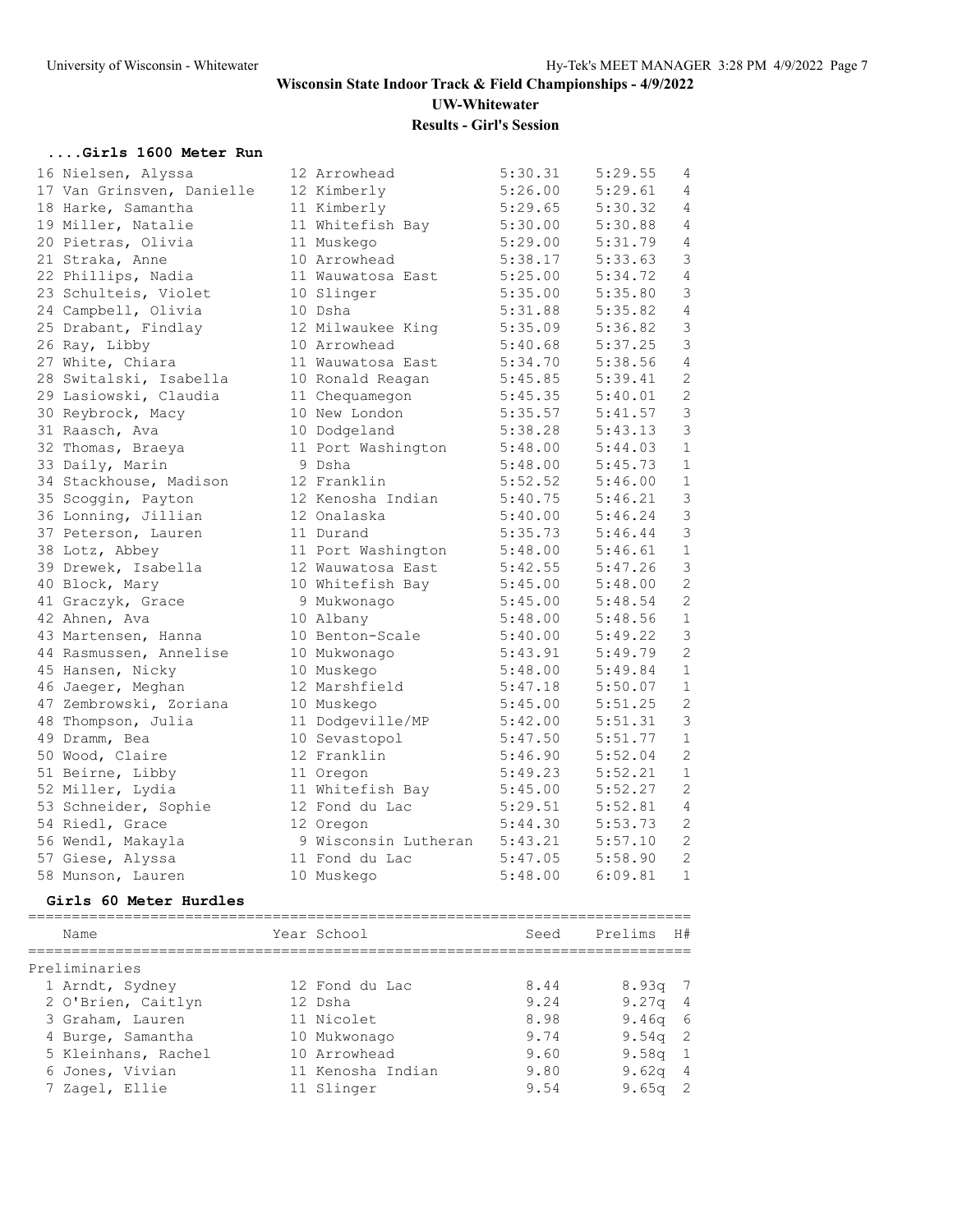### **Wisconsin State Indoor Track & Field Championships - 4/9/2022 UW-Whitewater**

#### **Results - Girl's Session**

# **....Girls 60 Meter Hurdles**

| 8 Hogan, Madeline          | 11 Monona Grove       | 9.10    | 9.75q  | 5               |
|----------------------------|-----------------------|---------|--------|-----------------|
| 9 Brandenburg, Eva         | 10 Homestead          | 9.85    | 9.76   | 6               |
| 10 Wallendal, Trinity      | 11 Fond du Lac        | 9.54    | 9.99   | 3               |
| 11 Winkler, Miranda        | 11 Kimberly           | 9.87    | 10.09  | $7\phantom{.0}$ |
| 12 Knudsen, Elliana        | 12 Kenosha Indian     | 10.00   | 10.10  | $\mathcal{S}$   |
| 13 Weyenberg, Madison      | 10 Kimberly           | 10.10   | 10.10  | 4               |
| 14 Thoreson, Madeline      | 10 Bay Port           | 9.92    | 10.20  | 6               |
| 15 Vermeulen, Carli        | 11 Arrowhead          | 10.33   | 10.27  | 5               |
| 16 Princl, Melanie         | 10 West Bend West     | 10.10   | 10.28  | 3               |
| 17 Anderson, Jillian       | 10 Bay Port           | 10.06   | 10.31  | $\mathbf{1}$    |
| 18 Johnson, Anna           | 10 Oregon             | 10.01   | 10.33  | $\mathbf{1}$    |
| 19 Nelson, Meghan          | 11 Westby             | 9.99    | 10.35  | $\overline{4}$  |
| 20 Aliyu, Imani            | 11 Whitefish Bay      | 10.36   | 10.37  | $\mathbf{1}$    |
| 21 Schmidt, Olivia         | 10 Wauwatosa West     | 10.00   | 10.38  | 2               |
| 22 Kukis, Makayah          | 12 New Berlin West    | 10.25   | 10.38  | 7               |
| 23 Tesch, Carlie           | 12 Muskego            | 10.14   | 10.39  | 5               |
| 24 Chiroff, Nealee         | 10 New Berlin E       | 10.25   | 10.44  | $\overline{7}$  |
| 25 Campbell, Hailey        | 11 Reedsburg Area     | 9.72    | 10.48  | $\mathbf{1}$    |
| 26 Kenyon, Hayley          | 12 Janesville Parker  | 10.74   | 10.53  | 4               |
| 27 Toshner, Lydia          | 9 Campbellsport       | 10.15   | 10.59  | 6               |
| 28 Zavala, Nidsamar        | 12 West Allis Hale    | 10.42   | 10.62  | 2               |
| 29 Schwark, Alisia         | 12 Wisconsin Dells    | 9.94    | 10.70  | 5               |
| 30 Cherney, Cate           | 11 Reedsburg Area     | 9.88    | 10.72  | $\overline{7}$  |
| 31 Hanson, Lizzie          | 12 Marshfield         | 10.08   | 10.77  | $\mathbf{2}$    |
| 32 Le, Bella               | 12 Franklin           | 9.79    | 10.77  | $\mathcal{S}$   |
| 33 Scott, Audreyanna       | 12 Wisconsin Lutheran | 10.40   | 10.85  | $\mathbf{1}$    |
| 34 Brassington, Faye       | 12 North Crawford     | 10.35   | 10.88  | 4               |
| 35 Stroessner, Summer      | 12 Sheboygan Falls    | 10.45   | 10.89  | $\mathcal{S}$   |
| 36 Lund, Charlotte         | 11 Dsha               | 10.51   | 10.90  | $\sqrt{6}$      |
| 37 Biebel, Macy            | 10 Bay Port           | 10.36   | 11.06  | $\mathfrak{Z}$  |
| 38 Austin, Ella            | 12 Muskego            | 10.72   | 11.09  | 2               |
| 39 Aschliman, Malea        | 10 Dodgeville/MP      | 10.65   | 11.14  | $\mathcal{S}$   |
| 40 Dressler, Taia          | 9 Prairie du Chien    | 10.55   | 11.21  | $7\phantom{.0}$ |
| 41 Radtke, Jaiden          | 10 Antigo             |         | 11.30  | $7\phantom{.0}$ |
| 42 Ortiz, Grace            | 10 Franklin           | 10.45   | 11.36  | $\sqrt{4}$      |
| 43 Rudie, Emma             | 10 Onalaska           | 10.32   | 11.57  | 6               |
| 44 Banaszak, Joanne        | 12 Kenosha Indian     | 10.75   | 11.79  | 2               |
| 45 Clayton, Sammy          | 9 Milwaukee King      | 9.80    | 11.87  | 5               |
| 46 Mitjans-Shapiro, Amerie | 9 Milwaukee King      | 10.69   | 11.93  | 6               |
| 47 Hudson, Harmony         | 10 Milwaukee King     | 10.73   | 12.12  | $\mathcal{E}$   |
| 48 Hopper, Taylor          | 12 Fond du Lac        | 10.62   | 12.18  | 5               |
| 49 Steffes, Emma           | 12 Dodgeville/MP      | 10.55   | 12.60  | 7               |
| 50 Smith, Raya             | 10 Milwaukee King     | 10.36   | 12.94  | $\mathbf{2}$    |
| 51 Jeffries, Na Miah       | 10 Milwaukee King     | 10.60   | 13.23  | 4               |
| 52 Olivarez, Aliyana       | 11 Milwaukee King     | 10.70   | 15.60  | 1               |
| -- Macco, Sarah            | 11 De Pere            | 10.70   | FS     | 1               |
| -- Schueler, Ella          | 9 Mukwonago           | 10.49   | DNF    | 5               |
| -- Sygulla, Mia            | 11 Whitehall          | 10.75   | DNF    | 5               |
| Girls 60 Meter Hurdles     |                       |         |        |                 |
| Name                       | Year School           | Prelims | Finals | Points          |
|                            |                       |         |        |                 |
| Finals<br>1 Arndt, Sydney  | 12 Fond du Lac        | 8.93    | 8.79   | 10              |
|                            |                       |         |        |                 |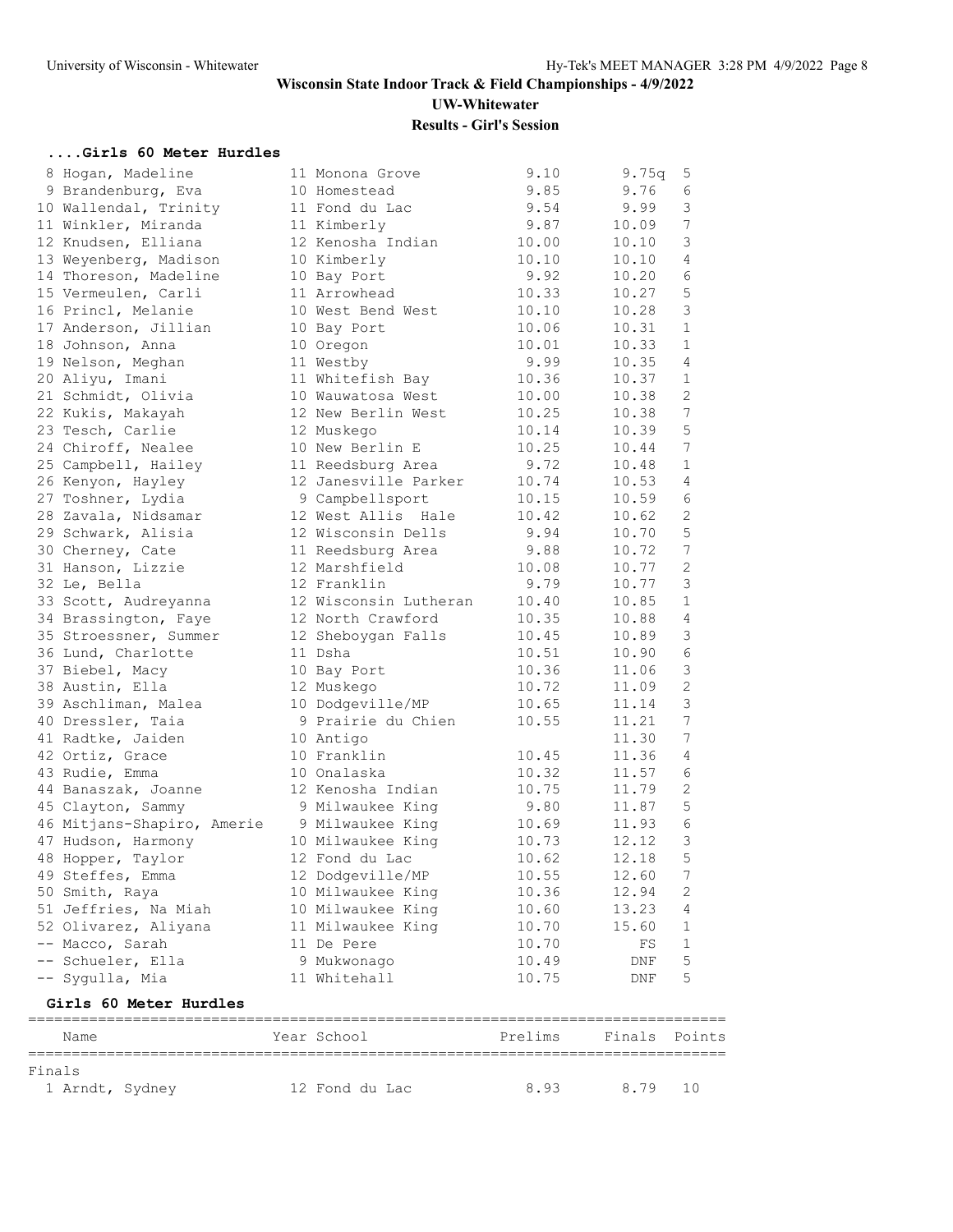# **Wisconsin State Indoor Track & Field Championships - 4/9/2022 UW-Whitewater**

# **Results - Girl's Session**

#### **....Girls 60 Meter Hurdles**

| 2 O'Brien, Caitlyn  | 12 Dsha           | 9.27 | 9.11 |   |       |
|---------------------|-------------------|------|------|---|-------|
| 3 Hogan, Madeline   | 11 Monona Grove   | 9.75 | 9.30 | 6 |       |
| 4 Graham, Lauren    | 11 Nicolet        | 9.46 | 9.35 | 5 |       |
| 5 Jones, Vivian     | 11 Kenosha Indian | 9.62 | 9.42 | 4 |       |
| 6 Burge, Samantha   | 10 Mukwonago      | 9.54 | 9.55 |   |       |
| 7 Zagel, Ellie      | 11 Slinger        | 9.65 | 9.63 | 2 | 9.626 |
| 8 Kleinhans, Rachel | 10 Arrowhead      | 9.58 | 9.63 |   | 9.630 |

===================================================================================

#### **Girls 4x200 Meter Relay**

 MEET: M 1:41.01 2011 Bradley Tech HS, Bradley Tech D. Bryant, T. Whittley, A. Howard, E. Fuller-Stewa School School Seed Finals H# Points =================================================================================== 1 Mukwonago 'A' 1:47.96 1:47.00 7 10 1) McGlothlen, Katie 11 12) Carey, Olivia 10 3) Cobb, Lilly 11 4) Fritsch, Logan 12 2 Homestead 'A' 1:51.85 1:48.55 7 8 1) Valentino, Morgan 12 2) Brandenburg, Eva 10 3) Gaskin, Julia 11 (4) Moga, Korynne 11 3 Bay Port 'A' 1:49.00 1:49.28 7 6 1) Sedlacek, McKenna 10 2) Thoreson, Madeline 10 3) Kronberg, Mackenzey 12 4) Johnson, Nevaeh 11 4 Wisconsin Lutheran 'A' 1:51.22 1:50.46 7 5 1) Coudron, Annabelle 9 2) Backus, Bella 10 3) Hopf, Jaiah 12 4) Ellis, Myla 12 5 Mosinee 'A' 1:52.00 1:50.67 6 4 1) Fitzgerald, Britt 9 2) Fitzgerald, Kate 12 3) Lehman, Adalyn 12 4) Selenske, Claire 12 6 Onalaska 'A' 1:51.92 1:51.04 6 3 1) Richgels, Jenna 10 2) Molling, Taylor 11 3) Roraff, Carmen 11 4) Blum, Josie 11 7 Arrowhead 'A' 1:53.96 1:51.33 4 2 1) Thimmesch, Taylor 10 2) Kleinhans, Rachel 10<br>3) Reinders, Meghan 12 4) Vermeulen, Carli 11<br>Muskeqo 'A' 1:52.80 1:51.41 3) Reinders, Meghan 12 4) Vermeulen, Carli 11 8 Muskego 'A' 1:52.80 1:51.41 6 1 1) Buckmaster, Tessa 12 2) Hahlen, Kendyl 11 3) Reedy, Megan 10 4) Duelge, Ava 10 9 Kenosha Indian Trail 'A' 1:54.17 1:52.80 3 1) Watkins, Te'Janyia 11  $\hskip10mm 2)$  Barclay, Emily 12 3) Murray, Tiara 11 4) Williams, Heaven 12 10 Janesville Parker 'A' 1:55.00 1:52.86 2 1) Schoville, Amber 12 2) Riley, Mia 9 3) Payne, Brooke 12 (4) Schuh, Shay 9 11 Kimberly 'A' 1:53.58 1:52.95 5 1) Johnston, Kathryn 11 2) Schaefer, Lilly 10 3) Wadel, Cadence 10 4) Dillenburg, Maddy 10 12 Oregon 'A' 1:52.40 1:53.05 6 1) Johnson, Anna 10 2) Herweijer, Sophie 10 3) Nyenhuis, Delaney 12 (4) Schell, Emma 10 13 Verona Area 'A' 1:53.00 1:53.13 5 1) Lewicki, Kate 12 2) Rufenacht, Annika 10 3) Hauski, Lilly 11 (4) Wepking, Lilly 10 14 West Bend West 'A' 1:52.27 1:53.23 6 1) Princl, Melanie 10 and 2) Pierre, Jenna 10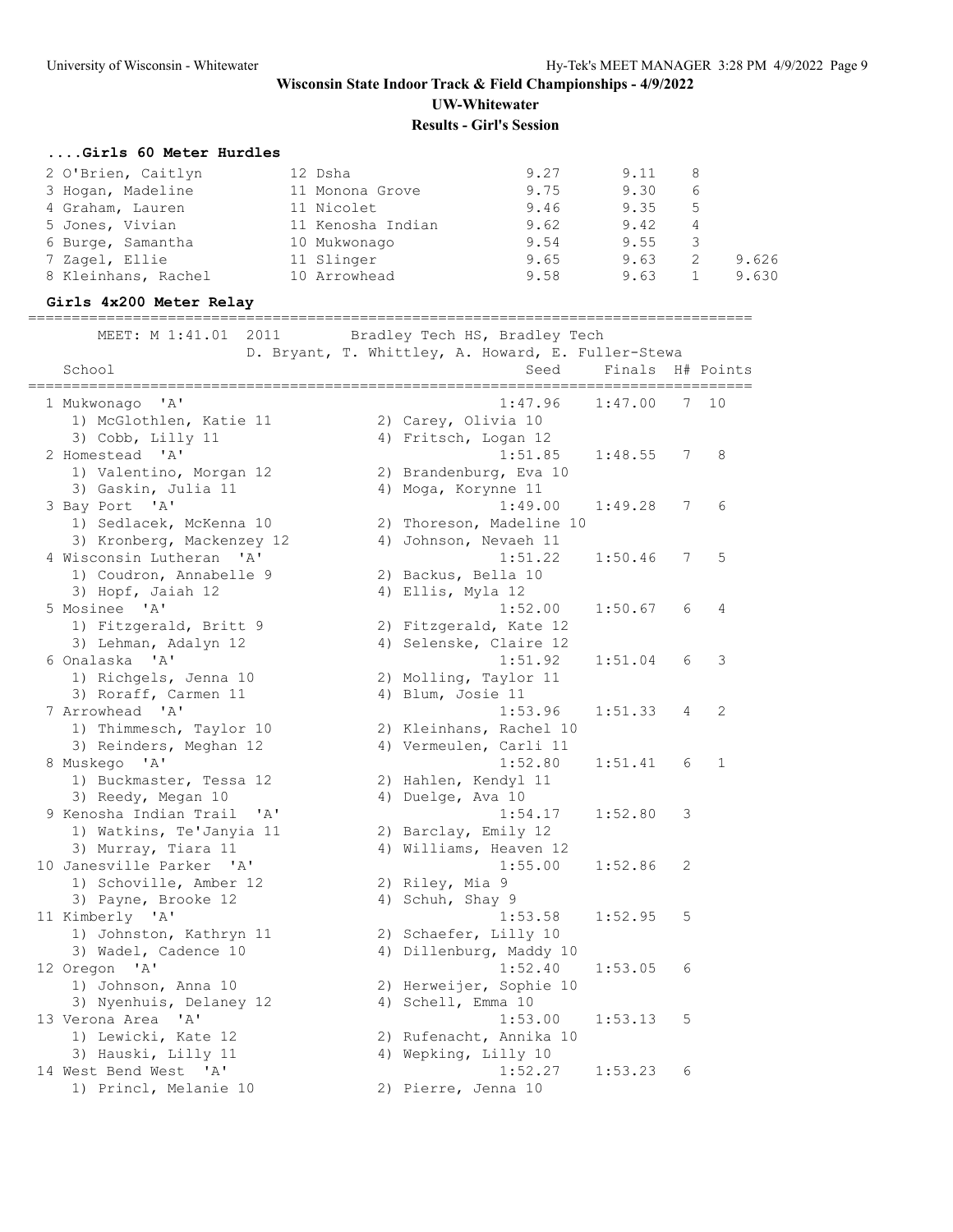**....Girls 4x200 Meter Relay**

# **Wisconsin State Indoor Track & Field Championships - 4/9/2022 UW-Whitewater**

#### **Results - Girl's Session**

#### 3) Nagel, Leah 12  $\begin{array}{ccc} 4) & \text{Roemer, Sarah 12} \\ 1.54 & 13 \end{array}$  15 Franklin 'A' 1:54.13 1:53.30 3 1) Davis, Dru 12 3) Ring, Haley 12 16 New Berlin West 'A' 1) Davis, Tasha 11 3) Gerovac, Katie 12 17 Sheboygan South 'A' 1) Brotz, Brenna 10 3) Lloyd, Alayna 9 18 Milwaukee King 'A' 1) Akinsanya, Esther 10 3) Ford, Vanessa 11 19 Marshfield 'A' 20 Oak Creek 'A' 1) Mullens, Tia 10 3) Geason, Megan 9 21 Reedsburg Area 'A' 1) Poulton, Taylor 12 3) Heath, Kendall 9 22 Fond du Lac 'A' 23 Nicolet 'A' 1) Griffin, Sydney 10 3) Vinson, Amari 12 24 Whitefish Bay 'A' 1) Gaeta, Liz 12 3) Britz, Anneh 12 25 Sugar River 'A' 26 Darlington 'A' 1) Zuberbuhler, Zoie 10 3) Reuter, Raquel 10 27 Kickapoo/La Farge 'A' 1) Geary, Lilly 11 3) Nagel, Jayla 11 28 Wauwatosa West 'A' 1) Stinson, Makayla 12 3) Green, Kamiyla 10 29 West Allis Hale 'A' 1) Hayes, Lee'Asia 10 3) Schrank, Tori 11 30 New Berlin Eisenhower 'A' 1) Kelly, Erin 11 3) Peterson, Amy 9 31 Watertown 'A' 1) Ivie, Katelyn 12 3) Nelson, Miah 12 32 Prairie du Chien 'A' 1) Fisher, Madi 10 3) Radloff, Tannah 9 33 South Milwaukee 'A' 1) Jansen, Paige 11 3) Spaltholz, Allie 12 34 Oshkosh West 'A' 1) Blaskowski, Emily 11

3) Vandehey, Lily 10

|    | T: 74 'T2                                | 1:00.50 | ⊃ |
|----|------------------------------------------|---------|---|
| 2) | Septon, Parker 12                        |         |   |
| 4) | Sullivan, Meara 11                       |         |   |
|    | 1:54.08                                  | 1:53.69 | 3 |
| 2) | Leupi, Natalie 10                        |         |   |
| 4) | Leupi, Rachel 11                         |         |   |
|    | 1:53.00                                  | 1:54.40 | 5 |
| 2) | Brotz, Rylee 12                          |         |   |
| 4) | Ognacevic, Madeline 12                   |         |   |
|    | 1:52.97                                  | 1:54.53 | 5 |
| 2) | Taylor, Amaliyah 12                      |         |   |
| 4) | Peterson, Jayla 9                        |         |   |
|    | 1:55.44                                  | 1:54.74 | 1 |
|    | 1:53.83                                  | 1:54.75 | 4 |
| 2) | Wesemann, Makayla 12                     |         |   |
| 4) | Blaskowski, Rachel 12                    |         |   |
|    | 1:54.00                                  | 1:54.78 | 3 |
| 2) | Bestor, Mckenzie 12                      |         |   |
| 4) | Stanek, Sykora 11<br>1:53.84             | 1:54.91 | 4 |
|    | 1:50.00                                  | 1:55.01 | 7 |
| 2) |                                          |         |   |
| 4) | Mitchell, Chloe 11<br>Theisen, Olivia 11 |         |   |
|    | 1:51.00                                  | 1:55.48 | 7 |
| 2) | Graham, Kate 12                          |         |   |
| 4) | Girzadas, Lily 10                        |         |   |
|    |                                          | 1:55.67 | 1 |
|    | 1:54.90                                  | 1:56.04 | 3 |
| 2) | Solverson, Abby 10                       |         |   |
| 4) | Johnson, Alyza 10                        |         |   |
|    | 1:54.00                                  | 1:56.23 | 4 |
| 2) | Nagel, Jadence 9                         |         |   |
| 4) | Neefe, Carrie 12                         |         |   |
|    | 1:52.69                                  | 1:56.42 | 6 |
| 2) | Bott, Addison 10                         |         |   |
| 4) | Kingdom, Henna 12                        |         |   |
|    | 1:54.50                                  | 1:56.43 | 3 |
| 2) | Zenz, Anna 11                            |         |   |
| 4) | Fultz, MyKayla 12                        |         |   |
|    | 1:53.98                                  | 1:56.95 | 4 |
| 2) | Miller, Allie 11                         |         |   |
| 4) | Schenk, Imani 11                         |         |   |
|    | 1:55.00                                  | 1:57.05 | 1 |
| 2) | Maas, Addison 9                          |         |   |
| 4) | Ready, AbbyGail 10                       |         |   |
|    | 1:55.00                                  | 1:57.16 | 2 |
| 2) | Dressler, Taia 9                         |         |   |
| 4) | Radloff, Teagan 11                       |         |   |
|    | 1:53.89                                  | 1:57.33 | 4 |
| 2) | Ortiz-salgado, Olga 12                   |         |   |
| 4) | Lentz, Emily 9                           |         |   |
|    | 1:55.00                                  | 1:57.38 | 2 |
| 2) | Larson, Kendall 10                       |         |   |
| 4) | Sobojinski, Alaina 10                    |         |   |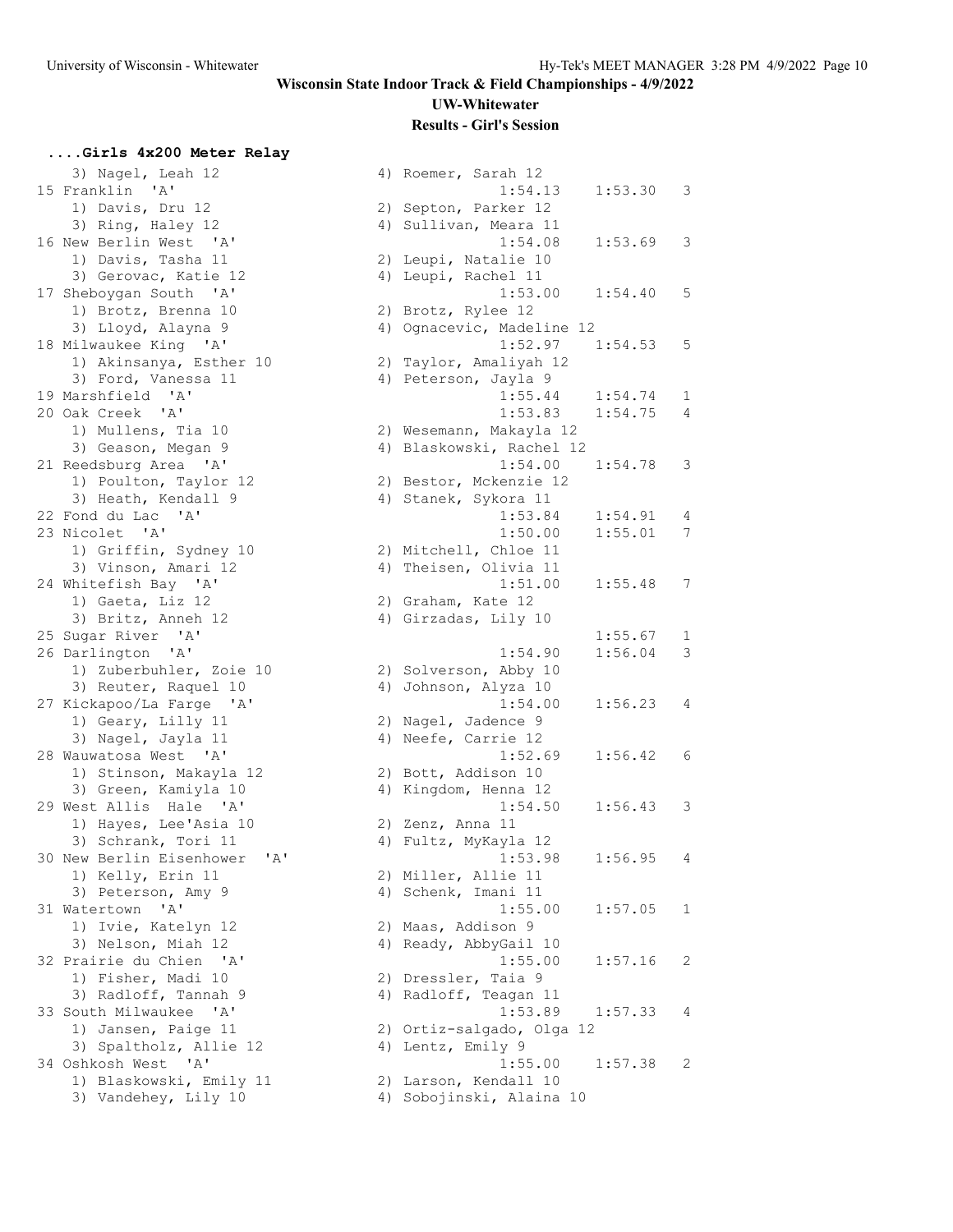# **Wisconsin State Indoor Track & Field Championships - 4/9/2022**

### **UW-Whitewater**

#### **Results - Girl's Session**

# **....Girls 4x200 Meter Relay**

| 35 West Bend East 'A'           | $1:57.39$ 2<br>1:55.00                      |                      |
|---------------------------------|---------------------------------------------|----------------------|
| 1) Howard, Peyton 10            | 2) Schmitz, Mackenzie 12                    |                      |
| 3) Cleven, Grace 10             | 4) Zier, Greta 12                           |                      |
| 36 Sheboygan Falls 'A'          | 1:54.95<br>1:57.45 2                        |                      |
| 1) Meerdink, Lola 9             | 2) Leighton, Ashley 11                      |                      |
| 3) Jones, Marley 9              | 4) Norgel, Jenna 12                         |                      |
| 37 Wauwatosa East 'A'           | 1:58.00<br>-5<br>1:53.76                    |                      |
| 1) Anderson, Stephanie 10       | 2) Beutler, Amelia 10                       |                      |
| 3) Knaack, Lily 10              | 4) Tarrence, Kate 11                        |                      |
| 38 Slinger 'A'                  | 2:02.00<br>$\overline{1}$<br>1:55.00        |                      |
| 1) Ihrke, Bri 12                | 2) Mclaughlin, Allison 11                   |                      |
| 3) Griesemer, Carly 12          | 4) Vetter, Ryann 11                         |                      |
| 39 Dodgeville/Mineral Point 'A' | .5<br>2:04.00<br>1:53.50                    |                      |
| 1) Baumgartner, Ashlie 12       | 2) Nelson, Elsa 12                          |                      |
| 3) Halverson, Kiera 11          | 4) Watters, Blair 12                        |                      |
| -- Cambridge 'A'                | 1:55.00<br>$\overline{\phantom{0}}^2$<br>DQ | $1-2$ exchange, beyc |
| 1) Suick, Callie 10             | 2) Trainor, Ripley 10                       |                      |
| 3) Lehman, Mya 10               | Brown, Charlotte 9<br>4)                    |                      |
|                                 |                                             |                      |

#### **Girls 4x400 Meter Relay**

=================================================================================== MEET: M 3:57.03 2010 Bradley Tech HS, Bradley Tech HS

| School                                           | Seed                                     | Finals H# Points |   |              |
|--------------------------------------------------|------------------------------------------|------------------|---|--------------|
| 1 West Bend West 'A'                             | 4:13.52                                  | 4:14.92          |   | 6 10         |
| 1) Kopidlansky, Morgan 12<br>3) Pierre, Jenna 10 | 2) Roemer, Sarah 12<br>4) Nagel, Leah 12 |                  |   |              |
| 2 Verona Area 'A'                                | 4:18.75                                  | 4:15.21          | 5 | 8            |
| 1) Lichty, Mary Kate 12                          | 2) Maradiaga, Ava 11                     |                  |   |              |
| 3) Lewicki, Kate 12                              | 4) den Daas, Liz 9                       |                  |   |              |
| 3 Dodgeland 'A'                                  | 4:20.13                                  | 4:15.59          | 5 | 6            |
| 1) Raasch, Ava 10                                | 2) Benzing, Sayrah 11                    |                  |   |              |
| 3) Kohn, Mallory 9                               | 4) Firari, Miranda 12                    |                  |   |              |
| 4 Wauwatosa East 'A'                             | 4:18.70                                  | 4:15.80          | 5 | 5            |
| 1) Anderson, Stephanie 10                        | 2) Knaack, Lily 10                       |                  |   |              |
| 3) Olenchek, Cailin 12                           | 4) Phillips, Nadia 11                    |                  |   |              |
| 5 Germantown 'A'                                 | 4:21.00                                  | 4:17.05          | 4 | 4            |
| 1) Berge, Reese 10                               | 2) Reedy, Claire 9                       |                  |   |              |
| 3) Marks, Melanie 12                             | 4) McNeal, Gretchen 12                   |                  |   |              |
| 6 Kenosha Indian Trail 'A'                       | 4:22.60                                  | 4:17.33          | 4 | 3            |
| 1) Granucci, Mia 10                              | 2) Taylor, Alissa 11                     |                  |   |              |
| 3) Herrmann, Annie 11                            | 4) Harris, Gianni 9                      |                  |   |              |
| 7 Bay Port 'A'                                   | 4:16.00                                  | 4:17.36          | 6 | 2            |
| 1) Laronge, Abby 12                              | 2) Johnson, Natasha 11                   |                  |   |              |
| 3) Biebel, Macy 10                               | 4) Johnson, Nevaeh 11                    |                  |   |              |
| 8 Arrowhead 'A'                                  | 4:16.64                                  | 4:17.70          | 6 | $\mathbf{1}$ |
| 1) Herriot, Sophie 12                            | 2) Rathje, Emma 11                       |                  |   |              |
| 3) Nielsen, Alyssa 12                            | 4) Thimmesch, Taylor 10                  |                  |   |              |
| 9 Kimberly 'A'                                   | 4:17.99                                  | 4:17.76          | 5 |              |
| 1) Wadel, Cadence 10                             | 2) Vassar, Dee 9                         |                  |   |              |
| 3) Krueger, Jillian 10                           | 4) Winkler, Miranda 11                   |                  |   |              |
| 10 Onalaska 'A'                                  | 4:12.14                                  | 4:17.85          | 6 |              |
| 1) Thomas, Alli 11                               | 2) Gutierrez, Isabella 10                |                  |   |              |
| 3) Lonning, Jillian 12                           | 4) Blum, Josie 11                        |                  |   |              |
| 11 Muskego 'A'                                   | 4:14.00                                  | 4:17.92          | 6 |              |
|                                                  |                                          |                  |   |              |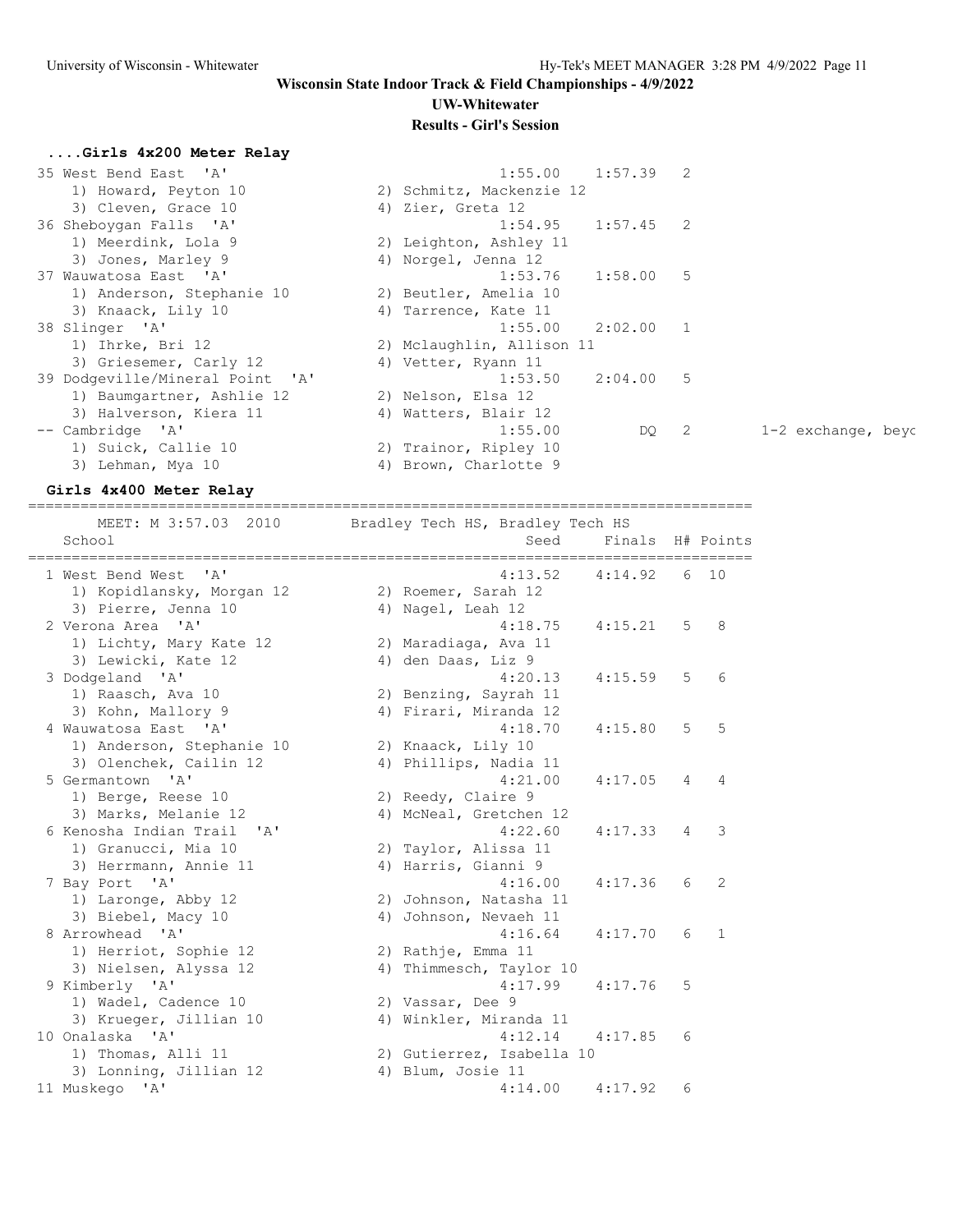**....Girls 4x400 Meter Relay**

# **Wisconsin State Indoor Track & Field Championships - 4/9/2022 UW-Whitewater**

#### **Results - Girl's Session**

#### 1) Lundie, Grace 12 2) Lundie, Ella 12 3) Helm, Rachel 12 12 Shorewood 'A' 1) Elliott, Annika 12 3) Duensing, Anna 9 13 Franklin 'A' 1) Pitcher, Mary 10 3) Graetz, Josie 10 14 Whitefish Bay 'A' 1) Graham, Kate 12 3) Girzadas, Lily 10 15 Homestead 'A' 1) Swenson, Shaylin 9 3) Gaskin, Julia 11 16 Kickapoo/La Farge 'A' 1) Egge, Anelise 12 3) Nagel, Jadence 9 17 Brodhead/Juda 'A' 1) Arn, Stella 9 3) Yates, Ellie 12 18 New Berlin Eisenhower 'A' 1) Gonzales, Dena 10 3) Fuerstenberg, Brynn 12 19 Benton-Scales Mound-Shullsbur 1) Richardson, Anna 11 3) Sigwarth, Joelle 12 20 Fond du Lac 'A' 21 Slinger 'A' 1) Feilbach, Ava 12 3) Zagel, Ellie 11 22 New Berlin West 'A' 23 Oregon 'A' 1) Riedl, Grace 12 3) Vorontsov, Dasha 11 24 Mukwonago 'A' 1) Graczyk, Grace 9 3) Koos, Eva  $11$ 25 New London 'A' 1) Johnston, Jane 11 3) Abba, Elsie 10 26 Campbellsport 'A' 1) Ryan, Santana 12 3) Jacobson, Amber 12 27 Dsha 'A' 1) Zeidler, Lizzy 12 3) Hartung, Madelyn 9 28 Dodgeville/Mineral Point 'A' 1) Robinson, Annie 9 3) Schuette, Regan 10 29 West Allis Hale 'A' 1) Zenz, Anna 11 3) Mohs, Madisyn 12 30 Oshkosh West 'A' 1) Tank, Carrigan 10 3) Sobojinski, Alaina 10

| Dalamangas, Elianna 11<br>4)<br>4:12.00<br>6<br>4:19.90<br>2)<br>Lozier, Isabella 12<br>Philips, Kaymin 9<br>4)<br>4:25.99<br>4:19.93<br>3<br>2) Sullivan, Meara 11<br>4) Davis, Dru 12<br>4:21.00<br>4:21.31<br>4<br>2)<br>Kolawole, Lola 12<br>4)<br>Britz, Anneh 12<br>4:23.64<br>4:22.60<br>4<br>2) Zortman, Grace 9<br>4) Gaskin, Alexandra 9<br>4:27.30<br>4:22.70<br>3<br>2)<br>Jacks, Autumn 10<br>4)<br>Nagel, Jayla 11<br>4:28.00<br>4:23.89<br>3<br>2) Burkhalter, Jada 12<br>4) Riemer, Kalaena 10<br>4:26.00<br>4:24.42<br>3<br>Beyer, Hailey 10<br>2)<br>4)<br>Macdonald, Lily 12<br>4:25.23<br>4:25.44<br>'A'<br>3<br>.q<br>2) Martensen, Hanna 10<br>4)<br>Martensen, Kayci 12<br>4:23.17<br>4:25.63<br>4<br>4:19.00<br>4:25.96<br>5<br>2) Osborn, Lauren 10<br>4) Ott, Kacey 12<br>4:26.98<br>$\mathbf{1}$<br>4:27.01<br>4:29.00<br>2<br>2) Nyenhuis, Delaney 12<br>Herweijer, Sophie 10<br>4)<br>4:23.47<br>4:27.19<br>4<br>2) Deering, Reese 9<br>4)<br>McGillivray, Julianna<br>10<br>4:31.22<br>4:28.88<br>2<br>2) Reybrock, Macy 10<br>4) Schultz, Rianna 10<br>4:27.17<br>4:33.63<br>3<br>2) Hewitt, Sienna 9<br>Toshner, Lydia 9<br>4)<br>4:35.00<br>4:34.04<br>2<br>2)<br>Dorrington, Eleanor<br>9<br>4)<br>Scheuing, Mae 11<br>4:32.67<br>4:39.61<br>2<br>2)<br>Wersal, Grace 10<br>Robinson, Ellie 9<br>4)<br>4:34.00<br>4:40.13<br>2<br>2)<br>Zavala, Nidsamar 12<br>4)<br>Barghouthi, Chahira<br>12<br>4:35.00<br>4:41.09<br>1<br>2)<br>Vandehey, Lily 10<br>4)<br>Tjader, Lauren<br>9 |  | - 1 |  |  |
|---------------------------------------------------------------------------------------------------------------------------------------------------------------------------------------------------------------------------------------------------------------------------------------------------------------------------------------------------------------------------------------------------------------------------------------------------------------------------------------------------------------------------------------------------------------------------------------------------------------------------------------------------------------------------------------------------------------------------------------------------------------------------------------------------------------------------------------------------------------------------------------------------------------------------------------------------------------------------------------------------------------------------------------------------------------------------------------------------------------------------------------------------------------------------------------------------------------------------------------------------------------------------------------------------------------------------------------------------------------------------------------------------------------------------------------------------------------------------------------------------------------------|--|-----|--|--|
|                                                                                                                                                                                                                                                                                                                                                                                                                                                                                                                                                                                                                                                                                                                                                                                                                                                                                                                                                                                                                                                                                                                                                                                                                                                                                                                                                                                                                                                                                                                     |  |     |  |  |
|                                                                                                                                                                                                                                                                                                                                                                                                                                                                                                                                                                                                                                                                                                                                                                                                                                                                                                                                                                                                                                                                                                                                                                                                                                                                                                                                                                                                                                                                                                                     |  |     |  |  |
|                                                                                                                                                                                                                                                                                                                                                                                                                                                                                                                                                                                                                                                                                                                                                                                                                                                                                                                                                                                                                                                                                                                                                                                                                                                                                                                                                                                                                                                                                                                     |  |     |  |  |
|                                                                                                                                                                                                                                                                                                                                                                                                                                                                                                                                                                                                                                                                                                                                                                                                                                                                                                                                                                                                                                                                                                                                                                                                                                                                                                                                                                                                                                                                                                                     |  |     |  |  |
|                                                                                                                                                                                                                                                                                                                                                                                                                                                                                                                                                                                                                                                                                                                                                                                                                                                                                                                                                                                                                                                                                                                                                                                                                                                                                                                                                                                                                                                                                                                     |  |     |  |  |
|                                                                                                                                                                                                                                                                                                                                                                                                                                                                                                                                                                                                                                                                                                                                                                                                                                                                                                                                                                                                                                                                                                                                                                                                                                                                                                                                                                                                                                                                                                                     |  |     |  |  |
|                                                                                                                                                                                                                                                                                                                                                                                                                                                                                                                                                                                                                                                                                                                                                                                                                                                                                                                                                                                                                                                                                                                                                                                                                                                                                                                                                                                                                                                                                                                     |  |     |  |  |
|                                                                                                                                                                                                                                                                                                                                                                                                                                                                                                                                                                                                                                                                                                                                                                                                                                                                                                                                                                                                                                                                                                                                                                                                                                                                                                                                                                                                                                                                                                                     |  |     |  |  |
|                                                                                                                                                                                                                                                                                                                                                                                                                                                                                                                                                                                                                                                                                                                                                                                                                                                                                                                                                                                                                                                                                                                                                                                                                                                                                                                                                                                                                                                                                                                     |  |     |  |  |
|                                                                                                                                                                                                                                                                                                                                                                                                                                                                                                                                                                                                                                                                                                                                                                                                                                                                                                                                                                                                                                                                                                                                                                                                                                                                                                                                                                                                                                                                                                                     |  |     |  |  |
|                                                                                                                                                                                                                                                                                                                                                                                                                                                                                                                                                                                                                                                                                                                                                                                                                                                                                                                                                                                                                                                                                                                                                                                                                                                                                                                                                                                                                                                                                                                     |  |     |  |  |
|                                                                                                                                                                                                                                                                                                                                                                                                                                                                                                                                                                                                                                                                                                                                                                                                                                                                                                                                                                                                                                                                                                                                                                                                                                                                                                                                                                                                                                                                                                                     |  |     |  |  |
|                                                                                                                                                                                                                                                                                                                                                                                                                                                                                                                                                                                                                                                                                                                                                                                                                                                                                                                                                                                                                                                                                                                                                                                                                                                                                                                                                                                                                                                                                                                     |  |     |  |  |
|                                                                                                                                                                                                                                                                                                                                                                                                                                                                                                                                                                                                                                                                                                                                                                                                                                                                                                                                                                                                                                                                                                                                                                                                                                                                                                                                                                                                                                                                                                                     |  |     |  |  |
|                                                                                                                                                                                                                                                                                                                                                                                                                                                                                                                                                                                                                                                                                                                                                                                                                                                                                                                                                                                                                                                                                                                                                                                                                                                                                                                                                                                                                                                                                                                     |  |     |  |  |
|                                                                                                                                                                                                                                                                                                                                                                                                                                                                                                                                                                                                                                                                                                                                                                                                                                                                                                                                                                                                                                                                                                                                                                                                                                                                                                                                                                                                                                                                                                                     |  |     |  |  |
|                                                                                                                                                                                                                                                                                                                                                                                                                                                                                                                                                                                                                                                                                                                                                                                                                                                                                                                                                                                                                                                                                                                                                                                                                                                                                                                                                                                                                                                                                                                     |  |     |  |  |
|                                                                                                                                                                                                                                                                                                                                                                                                                                                                                                                                                                                                                                                                                                                                                                                                                                                                                                                                                                                                                                                                                                                                                                                                                                                                                                                                                                                                                                                                                                                     |  |     |  |  |
|                                                                                                                                                                                                                                                                                                                                                                                                                                                                                                                                                                                                                                                                                                                                                                                                                                                                                                                                                                                                                                                                                                                                                                                                                                                                                                                                                                                                                                                                                                                     |  |     |  |  |
|                                                                                                                                                                                                                                                                                                                                                                                                                                                                                                                                                                                                                                                                                                                                                                                                                                                                                                                                                                                                                                                                                                                                                                                                                                                                                                                                                                                                                                                                                                                     |  |     |  |  |
|                                                                                                                                                                                                                                                                                                                                                                                                                                                                                                                                                                                                                                                                                                                                                                                                                                                                                                                                                                                                                                                                                                                                                                                                                                                                                                                                                                                                                                                                                                                     |  |     |  |  |
|                                                                                                                                                                                                                                                                                                                                                                                                                                                                                                                                                                                                                                                                                                                                                                                                                                                                                                                                                                                                                                                                                                                                                                                                                                                                                                                                                                                                                                                                                                                     |  |     |  |  |
|                                                                                                                                                                                                                                                                                                                                                                                                                                                                                                                                                                                                                                                                                                                                                                                                                                                                                                                                                                                                                                                                                                                                                                                                                                                                                                                                                                                                                                                                                                                     |  |     |  |  |
|                                                                                                                                                                                                                                                                                                                                                                                                                                                                                                                                                                                                                                                                                                                                                                                                                                                                                                                                                                                                                                                                                                                                                                                                                                                                                                                                                                                                                                                                                                                     |  |     |  |  |
|                                                                                                                                                                                                                                                                                                                                                                                                                                                                                                                                                                                                                                                                                                                                                                                                                                                                                                                                                                                                                                                                                                                                                                                                                                                                                                                                                                                                                                                                                                                     |  |     |  |  |
|                                                                                                                                                                                                                                                                                                                                                                                                                                                                                                                                                                                                                                                                                                                                                                                                                                                                                                                                                                                                                                                                                                                                                                                                                                                                                                                                                                                                                                                                                                                     |  |     |  |  |
|                                                                                                                                                                                                                                                                                                                                                                                                                                                                                                                                                                                                                                                                                                                                                                                                                                                                                                                                                                                                                                                                                                                                                                                                                                                                                                                                                                                                                                                                                                                     |  |     |  |  |
|                                                                                                                                                                                                                                                                                                                                                                                                                                                                                                                                                                                                                                                                                                                                                                                                                                                                                                                                                                                                                                                                                                                                                                                                                                                                                                                                                                                                                                                                                                                     |  |     |  |  |
|                                                                                                                                                                                                                                                                                                                                                                                                                                                                                                                                                                                                                                                                                                                                                                                                                                                                                                                                                                                                                                                                                                                                                                                                                                                                                                                                                                                                                                                                                                                     |  |     |  |  |
|                                                                                                                                                                                                                                                                                                                                                                                                                                                                                                                                                                                                                                                                                                                                                                                                                                                                                                                                                                                                                                                                                                                                                                                                                                                                                                                                                                                                                                                                                                                     |  |     |  |  |
|                                                                                                                                                                                                                                                                                                                                                                                                                                                                                                                                                                                                                                                                                                                                                                                                                                                                                                                                                                                                                                                                                                                                                                                                                                                                                                                                                                                                                                                                                                                     |  |     |  |  |
|                                                                                                                                                                                                                                                                                                                                                                                                                                                                                                                                                                                                                                                                                                                                                                                                                                                                                                                                                                                                                                                                                                                                                                                                                                                                                                                                                                                                                                                                                                                     |  |     |  |  |
|                                                                                                                                                                                                                                                                                                                                                                                                                                                                                                                                                                                                                                                                                                                                                                                                                                                                                                                                                                                                                                                                                                                                                                                                                                                                                                                                                                                                                                                                                                                     |  |     |  |  |
|                                                                                                                                                                                                                                                                                                                                                                                                                                                                                                                                                                                                                                                                                                                                                                                                                                                                                                                                                                                                                                                                                                                                                                                                                                                                                                                                                                                                                                                                                                                     |  |     |  |  |
|                                                                                                                                                                                                                                                                                                                                                                                                                                                                                                                                                                                                                                                                                                                                                                                                                                                                                                                                                                                                                                                                                                                                                                                                                                                                                                                                                                                                                                                                                                                     |  |     |  |  |
|                                                                                                                                                                                                                                                                                                                                                                                                                                                                                                                                                                                                                                                                                                                                                                                                                                                                                                                                                                                                                                                                                                                                                                                                                                                                                                                                                                                                                                                                                                                     |  |     |  |  |
|                                                                                                                                                                                                                                                                                                                                                                                                                                                                                                                                                                                                                                                                                                                                                                                                                                                                                                                                                                                                                                                                                                                                                                                                                                                                                                                                                                                                                                                                                                                     |  |     |  |  |
|                                                                                                                                                                                                                                                                                                                                                                                                                                                                                                                                                                                                                                                                                                                                                                                                                                                                                                                                                                                                                                                                                                                                                                                                                                                                                                                                                                                                                                                                                                                     |  |     |  |  |
|                                                                                                                                                                                                                                                                                                                                                                                                                                                                                                                                                                                                                                                                                                                                                                                                                                                                                                                                                                                                                                                                                                                                                                                                                                                                                                                                                                                                                                                                                                                     |  |     |  |  |
|                                                                                                                                                                                                                                                                                                                                                                                                                                                                                                                                                                                                                                                                                                                                                                                                                                                                                                                                                                                                                                                                                                                                                                                                                                                                                                                                                                                                                                                                                                                     |  |     |  |  |
|                                                                                                                                                                                                                                                                                                                                                                                                                                                                                                                                                                                                                                                                                                                                                                                                                                                                                                                                                                                                                                                                                                                                                                                                                                                                                                                                                                                                                                                                                                                     |  |     |  |  |
|                                                                                                                                                                                                                                                                                                                                                                                                                                                                                                                                                                                                                                                                                                                                                                                                                                                                                                                                                                                                                                                                                                                                                                                                                                                                                                                                                                                                                                                                                                                     |  |     |  |  |
|                                                                                                                                                                                                                                                                                                                                                                                                                                                                                                                                                                                                                                                                                                                                                                                                                                                                                                                                                                                                                                                                                                                                                                                                                                                                                                                                                                                                                                                                                                                     |  |     |  |  |
|                                                                                                                                                                                                                                                                                                                                                                                                                                                                                                                                                                                                                                                                                                                                                                                                                                                                                                                                                                                                                                                                                                                                                                                                                                                                                                                                                                                                                                                                                                                     |  |     |  |  |
|                                                                                                                                                                                                                                                                                                                                                                                                                                                                                                                                                                                                                                                                                                                                                                                                                                                                                                                                                                                                                                                                                                                                                                                                                                                                                                                                                                                                                                                                                                                     |  |     |  |  |
|                                                                                                                                                                                                                                                                                                                                                                                                                                                                                                                                                                                                                                                                                                                                                                                                                                                                                                                                                                                                                                                                                                                                                                                                                                                                                                                                                                                                                                                                                                                     |  |     |  |  |
|                                                                                                                                                                                                                                                                                                                                                                                                                                                                                                                                                                                                                                                                                                                                                                                                                                                                                                                                                                                                                                                                                                                                                                                                                                                                                                                                                                                                                                                                                                                     |  |     |  |  |
|                                                                                                                                                                                                                                                                                                                                                                                                                                                                                                                                                                                                                                                                                                                                                                                                                                                                                                                                                                                                                                                                                                                                                                                                                                                                                                                                                                                                                                                                                                                     |  |     |  |  |
|                                                                                                                                                                                                                                                                                                                                                                                                                                                                                                                                                                                                                                                                                                                                                                                                                                                                                                                                                                                                                                                                                                                                                                                                                                                                                                                                                                                                                                                                                                                     |  |     |  |  |
|                                                                                                                                                                                                                                                                                                                                                                                                                                                                                                                                                                                                                                                                                                                                                                                                                                                                                                                                                                                                                                                                                                                                                                                                                                                                                                                                                                                                                                                                                                                     |  |     |  |  |
|                                                                                                                                                                                                                                                                                                                                                                                                                                                                                                                                                                                                                                                                                                                                                                                                                                                                                                                                                                                                                                                                                                                                                                                                                                                                                                                                                                                                                                                                                                                     |  |     |  |  |
|                                                                                                                                                                                                                                                                                                                                                                                                                                                                                                                                                                                                                                                                                                                                                                                                                                                                                                                                                                                                                                                                                                                                                                                                                                                                                                                                                                                                                                                                                                                     |  |     |  |  |
|                                                                                                                                                                                                                                                                                                                                                                                                                                                                                                                                                                                                                                                                                                                                                                                                                                                                                                                                                                                                                                                                                                                                                                                                                                                                                                                                                                                                                                                                                                                     |  |     |  |  |
|                                                                                                                                                                                                                                                                                                                                                                                                                                                                                                                                                                                                                                                                                                                                                                                                                                                                                                                                                                                                                                                                                                                                                                                                                                                                                                                                                                                                                                                                                                                     |  |     |  |  |
|                                                                                                                                                                                                                                                                                                                                                                                                                                                                                                                                                                                                                                                                                                                                                                                                                                                                                                                                                                                                                                                                                                                                                                                                                                                                                                                                                                                                                                                                                                                     |  |     |  |  |
|                                                                                                                                                                                                                                                                                                                                                                                                                                                                                                                                                                                                                                                                                                                                                                                                                                                                                                                                                                                                                                                                                                                                                                                                                                                                                                                                                                                                                                                                                                                     |  |     |  |  |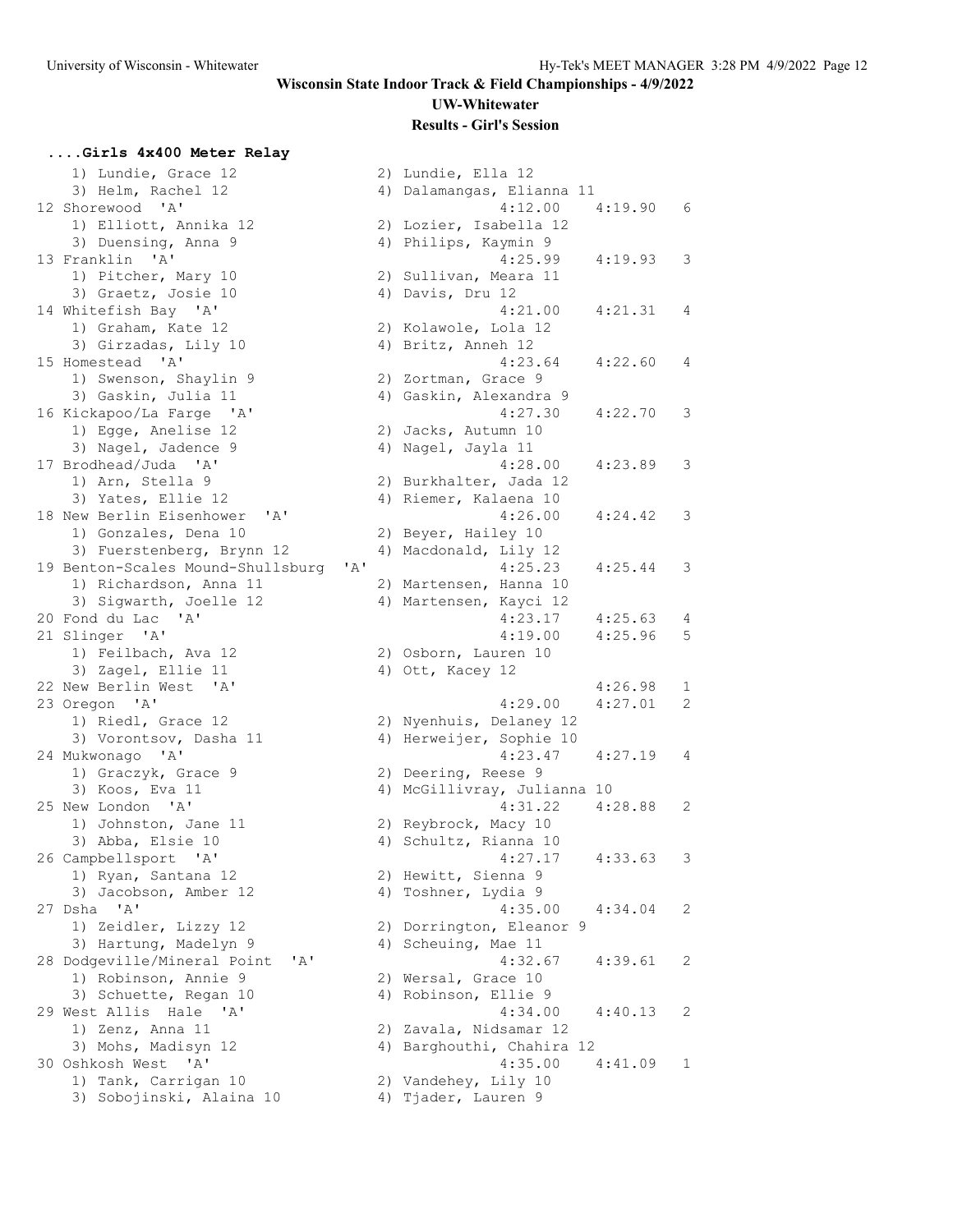# **Wisconsin State Indoor Track & Field Championships - 4/9/2022**

**UW-Whitewater**

# **Results - Girl's Session**

# **....Girls 4x400 Meter Relay**

| 31 Nicolet 'A'          | 4:35.00               | $4:43.86$ 1 |  |
|-------------------------|-----------------------|-------------|--|
| 1) Knapp, Sophia 10     | 2) Nelson, Sophia 10  |             |  |
| 3) Mitchell, Chloe 11   | 4) Bickler, Kara 10   |             |  |
| 32 Cambridge 'A'        | 4:35.00               | $4:45.72$ 1 |  |
| 1) Thompson, Gillian 11 | 2) Trainor, Ripley 10 |             |  |
| 3) Suick, Callie 10     | 4) Brown, Mara 10     |             |  |

### **Girls High Jump**

================================================================================

| $5 - 08$<br>2014<br>MEET: M | Amanda Schaefer, Kimberly                |             |             |                 |
|-----------------------------|------------------------------------------|-------------|-------------|-----------------|
| $5 - 08$<br>1986<br>MEET: M | Janet Partoll, Whitewater<br>Year School | Seed        | Finals      | Points          |
| Name                        |                                          |             |             |                 |
| 1 Gluch, Erin               | 9 Westby                                 | $5 - 02.00$ | $5 - 03.00$ | 10              |
| 2 Volk, Kallie              | 11 Three Lakes                           | $5 - 03.00$ | $5 - 02.00$ | 8               |
| 3 Reimer, Addie             | 11 Lake Country                          | $5 - 03.00$ | $5 - 02.00$ | $6\overline{6}$ |
| 4 Wigley, Kayla             | 12 Wisconsin Lutheran                    | $5 - 00.00$ | $5 - 00.00$ | 4.50            |
| 4 Campbell, Hailey          | 11 Reedsburg Area                        | $5 - 02.00$ | $5 - 00.00$ | 4.50            |
| 6 Ott, Kacey                | 12 Slinger                               | $5 - 00.00$ | $5 - 00.00$ | 2.50            |
| 6 Anchor, Hailey            | 12 Wisconsin Dells                       | $5 - 00.00$ | $5 - 00.00$ | 2.50            |
| 8 Mitchell, Destiny         | 12 Milwaukee Riverside                   | $5 - 02.00$ | $5 - 00.00$ | $\mathbf{1}$    |
| 9 Erickson, Dakota          | 10 West Bend East                        | $5 - 00.00$ | $5 - 00.00$ |                 |
| 10 Eilerston, Emma          | 11 Mukwonago                             | $4 - 10.00$ | $5 - 00.00$ |                 |
| 11 Theisen, Olivia          | 11 Nicolet                               | $4 - 10.00$ | $4 - 10.00$ |                 |
| 11 Williams, Alexis         | 12 West Bend West                        | $5 - 02.00$ | $4 - 10.00$ |                 |
| 14 Britz, Anneh             | 12 Whitefish Bay                         | $5 - 01.00$ | $4 - 10.00$ |                 |
| 15 Haus, Calli              | 12 Fond du Lac                           | $5 - 00.00$ | $4 - 10.00$ |                 |
| 16 Schroeder, Sydney        | 12 Bay Port                              | $4 - 10.00$ | $4 - 10.00$ |                 |
| 16 Ortiz, Alaina            | 9 Franklin                               | $5 - 00.00$ | $4 - 10.00$ |                 |
| 18 Fuerstenberg, Brynn      | 12 New Berlin E                          | $5 - 00.00$ | $4 - 10.00$ |                 |
| 19 Geary, Lilly             | 11 Kickapoo/La Farge                     | $4 - 10.00$ | $4 - 08.00$ |                 |
| 19 Dressler, Taia           | 9 Prairie du Chien                       | $4 - 10.00$ | $4 - 08.00$ |                 |
| 19 Toffel, Elizabeth        | 11 Wilmot Union                          | $4 - 10.00$ | $4 - 08.00$ |                 |
| 19 Thomas, Kathryn          | 12 Bay Port                              | $5 - 00.00$ | $4 - 08.00$ |                 |
| 23 Lindahl, Montana         | 11 Westby                                | $4 - 10.00$ | $4 - 08.00$ |                 |
| 24 Jensen, Luci             | 10 Brookfield Academy                    | $5 - 00.00$ | $4 - 08.00$ |                 |
| 24 Gonzales, Joselyn        | 12 Martin Luther                         | $4 - 10.00$ | $4 - 08.00$ |                 |
| 26 Oelke, Sierra            | 11 Antigo                                | $4 - 08.00$ | $4 - 08.00$ |                 |
| 27 Roup, Claire             | 11 De Pere                               | $4 - 10.00$ | $4 - 08.00$ |                 |
| 28 Unterweger, Myla         | 9 Arrowhead                              | $5 - 00.00$ | $4 - 06.00$ |                 |
| 28 Godager, Reagan          | 12 Wisconsin Lutheran                    | $4 - 10.00$ | $4 - 06.00$ |                 |
| 28 Aschliman, Malea         | 10 Dodgeville/MP                         | $4 - 10.00$ | $4 - 06.00$ |                 |
| 31 Heyroth, Olivia          | 9 Lodi                                   | $4 - 11.00$ | $4 - 06.00$ |                 |
| 31 Richgels, Jenna          | 10 Onalaska                              | $4 - 10.00$ | $4 - 06.00$ |                 |
| 31 Johnson, Jerrie Jo       | 9 Dodgeville/MP                          | $4 - 10.00$ | $4 - 06.00$ |                 |
| -- Guse, Kira               | 12 West Bend West                        | $5 - 00.00$ | ΝH          |                 |
| -- Melzl, Vienna            | 12 Kimberly                              | $4 - 10.00$ | NH          |                 |
| -- Ryan, Katie              | 11 Verona Area                           | $4 - 10.00$ | ΝH          |                 |
| -- Kennedy, Annabella       | 12 Mosinee                               | $4 - 10.00$ | ΝH          |                 |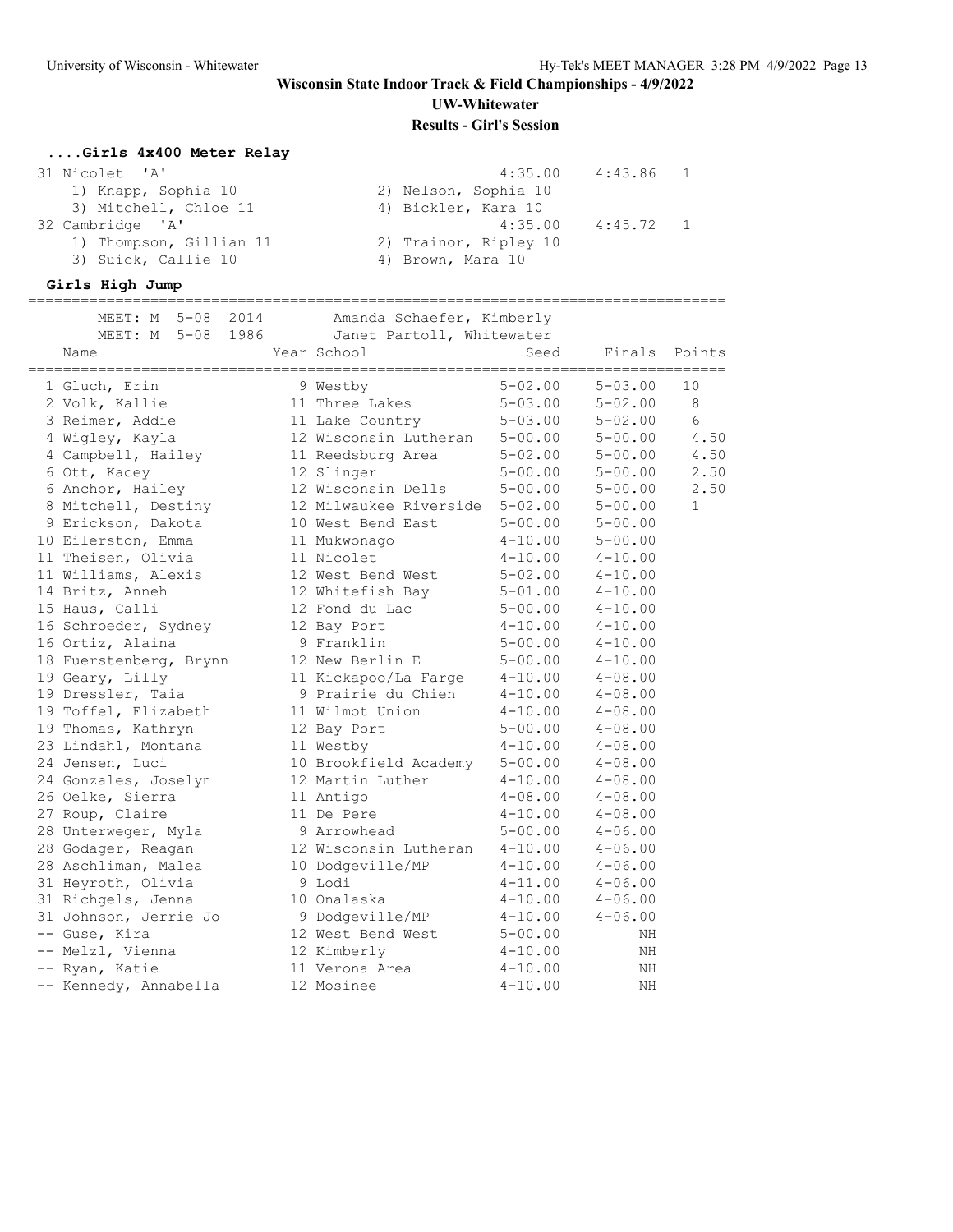**Girls Pole Vault**

| MEET: M 13-01 2014       | Bonnie Draxler, Wrightstown |              |              |                 |
|--------------------------|-----------------------------|--------------|--------------|-----------------|
| Name                     | Year School                 | Seed         | Finals       | Points          |
|                          |                             |              |              |                 |
| 1 Berryman, Peyton       | 12 Homestead                | $12 - 01.50$ | $12 - 03.00$ | 10              |
| 2 Aitken, Eliza          | 11 West De Pere             | $12 - 06.00$ | $12 - 00.00$ | 8               |
| 3 Stangel, Hope          | 11 Wauwatosa East           | $11 - 06.00$ | $12 - 00.00$ | $6\overline{6}$ |
| 4 Hahlen, Kendyl         | 11 Muskego                  | $11 - 00.00$ | $11 - 00.00$ | 4.50            |
| 4 Herriot, Sophie        | 12 Arrowhead                | $11 - 07.75$ | $11 - 00.00$ | 4.50            |
| 6 Wesley, Ryann          | 10 Whitefish Bay            | $10 - 06.00$ | $11 - 00.00$ | 3               |
| 7 Firari, Miranda        | 12 Dodgeland                | $12 - 00.00$ | $11 - 00.00$ | $\overline{c}$  |
| 8 Roberts, Campbell      | 10 Kimberly                 | $11 - 00.00$ | $10 - 06.00$ | 0.33            |
| 8 Nikolay, Sophie        | 12 Marshfield               | $10 - 00.00$ | $10 - 06.00$ | 0.33            |
| 8 Klein, Julia           | 12 West Allis<br>Hale       | $11 - 00.00$ | $10 - 06.00$ | 0.33            |
| 11 Merlet, Alyssa        | 11 Arrowhead                | $10 - 00.00$ | $10 - 06.00$ |                 |
| 12 De Leo Lopez, Araceli | 12 Oak Creek                | $11 - 00.00$ | $10 - 06.00$ |                 |
| 13 Wilcox, Nikki         | 9 Mukwonago                 | $9 - 00.00$  | $10 - 06.00$ |                 |
| 14 Pehler, Casidi        | 10 Arcadia                  | $10 - 06.00$ | $10 - 00.00$ |                 |
| 14 Qualls, Anna          | 11 De Pere                  | $10 - 00.00$ | $10 - 00.00$ |                 |
| 14 Le, Morgan            | 12 Oconomowoc               | $10 - 00.00$ | $10 - 00.00$ |                 |
| 14 Pardun, Mikayla       | 11 Arrowhead                | $11 - 00.00$ | $10 - 00.00$ |                 |
| 18 Dorsey, Megan         | 11 De Pere                  | $9 - 06.00$  | $10 - 00.00$ |                 |
| 19 Westra, Mila          | 10 Beaver Dam               | $9 - 06.00$  | $10 - 00.00$ |                 |
| 20 Ostermann, Abigail    | 12 Kimberly                 | $10 - 00.00$ | $9 - 06.00$  |                 |
| 20 Miner, Erica          | 9 Oak Creek                 | $9 - 06.00$  | $9 - 06.00$  |                 |
| 22 Orlowski, Allie       | 12 Wisconsin Lutheran       | $10 - 00.00$ | $9 - 06.00$  |                 |
| 23 Steenbock, Jamie      | 11 Bay Port                 | $9 - 06.00$  | $9 - 00.00$  |                 |
| 24 Schoville, Amber      | 12 Janesville Parker        | $10 - 03.00$ | $9 - 00.00$  |                 |
| 25 Choi, Chloe           | 9 Kenosha Indian            | $10 - 00.00$ | $9 - 00.00$  |                 |
| 26 Jurack, Haley         | 11 Mukwonago                | $9 - 06.00$  | $9 - 00.00$  |                 |
| 27 Sowinski, Kara        | 12 Three Lakes              | $9 - 00.00$  | $9 - 00.00$  |                 |
| 28 Dziengel, Sophia      | 10 Nicolet                  | $9 - 00.00$  | $8 - 06.00$  |                 |
| 28 Schiellack, Jessica   | 12 Arrowhead                | $9 - 00.00$  | $8 - 06.00$  |                 |
| 30 Petrovick, Ashley     | 10 West Allis Hale          | $9 - 00.00$  | $8 - 06.00$  |                 |
| 31 Martensen, Hanna      | 10 Benton-Scale             | $9 - 03.00$  | $8 - 06.00$  |                 |
| 32 McGowan, Sophia       | 11 Kimberly                 | $9 - 00.00$  | $8 - 00.00$  |                 |
| 33 Backus, Bella         | 10 Wisconsin Lutheran       | $9 - 00.00$  | $8 - 00.00$  |                 |
| -- Zettle, Aleigh        | 10 Monroe                   | $9 - 06.00$  | NH           |                 |

#### **Girls Long Jump**

| MEET: M 19-07.50 1982<br>Name | Helen Stoffel, Racine Horlick<br>Year School | Seed         | Finals       | Points         |
|-------------------------------|----------------------------------------------|--------------|--------------|----------------|
| 1 Hopf, Jaiah                 | 12 Wisconsin Lutheran                        | $18 - 11.50$ | $19 - 05.75$ | 10             |
| 2 Blaskowski, Rachel          | 12 Oak Creek                                 | $18 - 03.00$ | $19 - 05.00$ | 8              |
| 3 O'Brien, Caitlyn            | 12 Dsha                                      | $19 - 00.00$ | $18 - 09.00$ | 6              |
| 4 Arndt, Sydney               | 12 Fond du Lac                               | $18 - 02.25$ | $18 - 01.50$ | 5              |
| 5 Zagel, Ellie                | 11 Slinger                                   | $17 - 07.50$ | $18 - 00.50$ | 4              |
| 6 Wissbroecker, MacKenzie     | 10 Antigo                                    | $17 - 09.50$ | $17 - 04.50$ | 3              |
| 7 Blaskowski, Emily           | 11 Oshkosh West                              | $15 - 10.00$ | $17 - 03.25$ | $\mathfrak{D}$ |
| 8 Perry, Camden               | 12 The Prairie School                        | 15-11.75     | $16 - 11.75$ |                |
| 10 Ford, Vanessa              | 11 Milwaukee King                            | $15 - 06.25$ | $16 - 10.00$ |                |
| 11 Hogan, Madeline            | 11 Monona Grove                              | $17 - 09.00$ | $16 - 09.50$ |                |
| 12 Thoreson, Madeline         | 10 Bay Port                                  | $16 - 07.00$ | $16 - 09.50$ |                |
| 13 Theriault, Adyn            | 12 Fort Atkinson                             | $17 - 00.25$ | $16 - 09.00$ |                |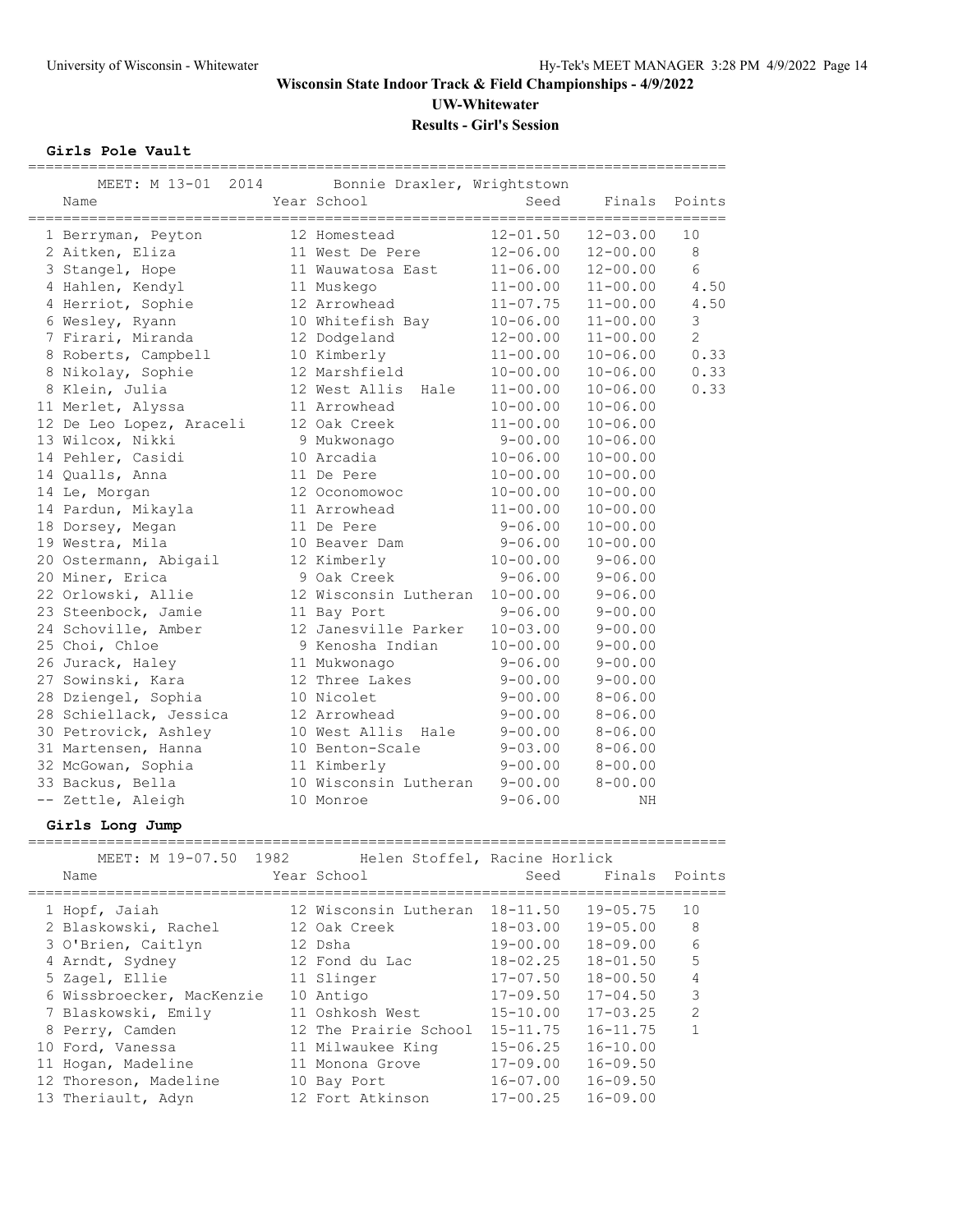# **....Girls Long Jump**

| 14 Jones, Vivian       | 11 Kenosha Indian               | $17 - 06.50$ | $16 - 07.50$ |
|------------------------|---------------------------------|--------------|--------------|
| 15 Theisen, Olivia     | 11 Nicolet                      | $15 - 08.00$ | $16 - 04.75$ |
| 16 Carey, Olivia       | 10 Mukwonago                    | 17-01.25     | $16 - 04.00$ |
| 17 Stacy, McKenzie     | 11 Nicolet                      | $16 - 02.75$ | $16 - 03.50$ |
| 18 Skellenger, Caitlin | 12 Lodi                         | $16 - 11.50$ | $16 - 02.00$ |
| 19 Hayes, Lee'Asia     | 10 West Allis Hale              | 16-09.00     | $16 - 01.50$ |
| 20 Burrows, Essence    | 10 Whitefish Bay                | $15 - 06.00$ | $15 - 11.75$ |
| 21 Strong, Lily        | 11 Lodi                         |              | $15 - 11.50$ |
| 22 Gasper, Mallory     | 11 Fort Atkinson                | $16 - 04.75$ | $15 - 11.00$ |
| 23 Seawright, Saige    | 12 Muskego                      | $15 - 08.00$ | $15 - 11.00$ |
| 24 Hahn, Halle         | 12 Reedsburg Area               | $15 - 07.00$ | $15 - 11.00$ |
| 25 Sowinski, Kara      | 12 Three Lakes                  | $15 - 06.75$ | $15 - 10.00$ |
| 26 Ognacevic, Madeline | 12 Sheboygan South              | $16 - 04.50$ | $15 - 09.50$ |
| 27 Anderson, Jillian   | 10 Bay Port                     | $15 - 10.00$ | $15 - 09.25$ |
| 28 Jackson, Amiyah     | 10 Beaver Dam                   | $16 - 02.00$ | $15 - 09.25$ |
| 29 Williams, Alexis    | 12 West Bend West               | $16 - 04.25$ | $15 - 08.00$ |
| 30 Barnett, Anisa      | 9 Homestead                     | $16 - 05.00$ | $15 - 08.00$ |
| 31 Volk, Kallie        | 11 Three Lakes                  | $15 - 08.50$ | $15 - 07.75$ |
| 32 Payne, Brooke       | 12 Janesville Parker            | $15 - 07.50$ | $15 - 06.75$ |
| 33 Siewert, Steffi     | 11 Deerfield                    | $16 - 07.00$ | $15 - 06.50$ |
| 34 Gaeta, Liz          | 12 Whitefish Bay                | $15 - 06.00$ | $15 - 06.00$ |
| 35 Thomson, Shay       | 12 West Bend West               | $15 - 07.00$ | $15 - 05.75$ |
| 36 Wallendal, Trinity  | 11 Fond du Lac                  | 16-03.00     | $15 - 05.50$ |
| 37 Fritsch, Logan      | 12 Mukwonago                    | $15 - 08.50$ | $15 - 05.00$ |
| 38 Campbell, Hailey    | 11 Reedsburg Area               | $15 - 09.00$ | $15 - 04.00$ |
| 39 Hahlen, Kendyl      | 11 Muskego                      | $16 - 00.00$ | $15 - 03.75$ |
| 40 Grace, Ashonti      | 11 Milwaukee Riverside 16-08.00 |              | $15 - 02.75$ |
| 41 Britz, Anneh        | 12 Whitefish Bay                | $15 - 06.00$ | $15 - 02.50$ |
| 42 Schmidt, Olivia     | 10 Wauwatosa West               | $15 - 08.25$ | $15 - 02.25$ |
| 43 Wepking, Lilly      | 10 Verona Area                  | $15 - 08.00$ | $15 - 02.25$ |
| 44 Reedy, Megan        | 10 Muskego                      | $15 - 06.25$ | $15 - 01.00$ |
| 45 Polinske, Dylan     | 9 Mukwonago                     | $15 - 07.50$ | $15 - 00.75$ |
| 46 Murray, Tiara       | 11 Kenosha Indian               | $16 - 02.00$ | $14 - 10.75$ |
| 47 Grancorvitz, Ashley | 10 Marshfield                   | $16 - 03.50$ | $14 - 08.75$ |
| 48 Brees, Estella      | 10 Portage                      | $15 - 10.25$ | $14 - 08.75$ |
| 49 Moore, Ava          | 12 De Pere                      | $15 - 06.00$ | $14 - 05.75$ |
| 50 Dyer, Zariah        | 9 Milwaukee Riverside 16-07.00  |              | $14 - 04.50$ |
| 51 Steffes, Emma       | 12 Dodgeville/MP                | $15 - 06.00$ | $14 - 00.00$ |
| 52 Rushiti, Erisa      | 10 Verona Area                  | $15 - 06.00$ | $13 - 06.50$ |
| -- Yee, Ayden          | 11 Franklin                     | $15 - 10.00$ | ND           |
| -- Yates, Ellie        | 12 Brodhead/Juda                | $16 - 02.00$ | ND           |
| -- Septon, Parker      | 12 Franklin                     | $16 - 02.25$ | ND           |
| -- Taczala, Lily       | 10 Franklin                     | $17 - 09.50$ | ND           |
| -- Kloehn, Maddie      | 12 New London                   | $15 - 06.00$ | ND.          |
| -- Eqwuonwu, Cearah    | 12 Oregon                       | 18-06.00     | FOUL         |

#### **Girls Triple Jump**

================================================================================ MEET: M 38-08 1990 Rebecca Butt, West Bend West

| MEET: M CO-AQ TAGA    | Repecca Bull, West Bend West   |                           |               |   |
|-----------------------|--------------------------------|---------------------------|---------------|---|
| Name                  | Year School                    | Seed                      | Finals Points |   |
|                       |                                |                           |               |   |
| 1 Hopf, Jaiah         | 12 Wisconsin Lutheran 39-03.00 |                           | 39-09.25M 10  |   |
| 2 Dalamangas, Elianna | 11 Muskego                     | $34 - 00.00$              | $35 - 09.00$  | 8 |
| 3 Zagel, Ellie        | 11 Slinger                     | $35 - 01.50$              | $35 - 06.25$  | 6 |
| 4 Sok, Jade           | 11 Kimberly                    | $33 - 11.50$ $35 - 05.50$ |               | 5 |
|                       |                                |                           |               |   |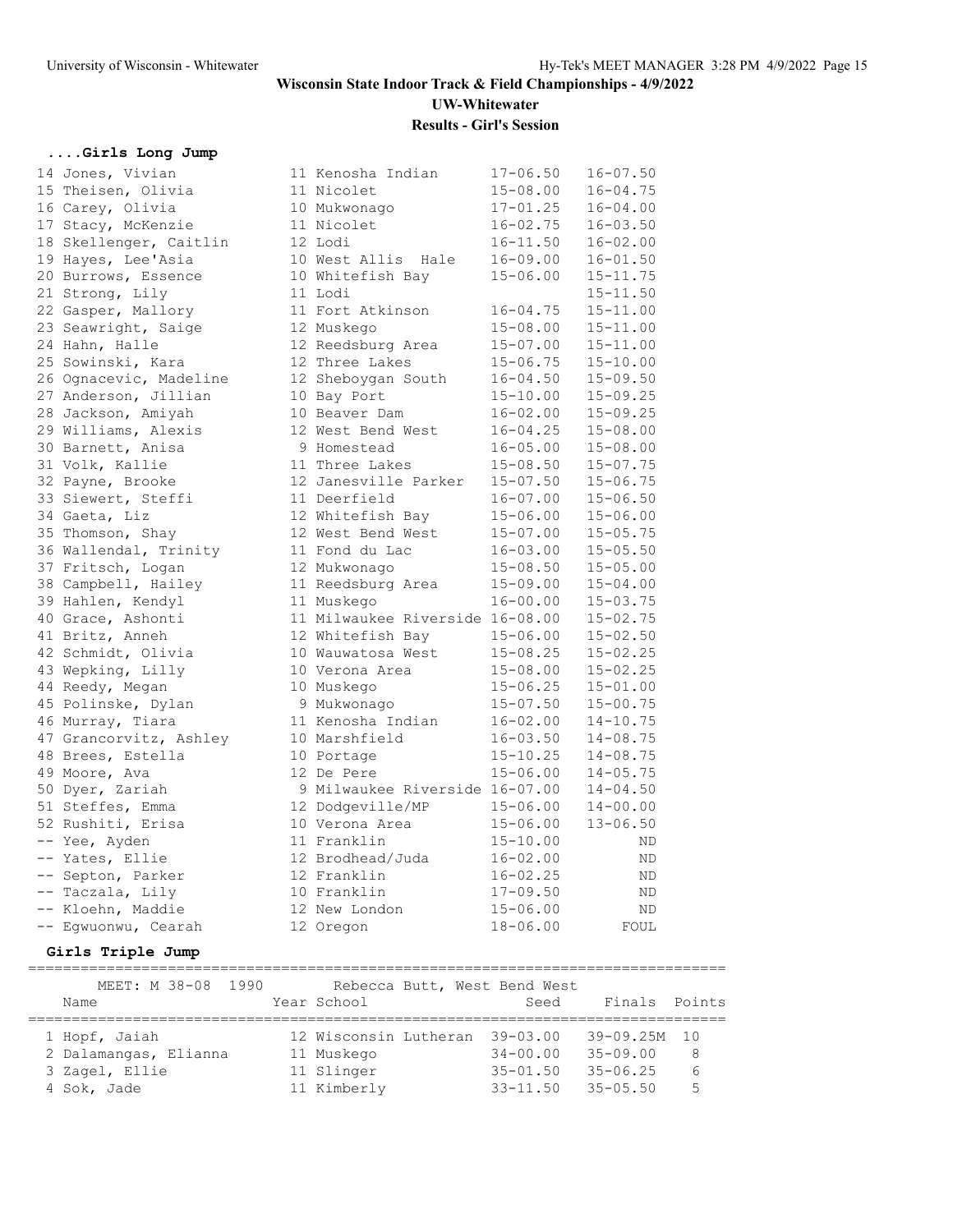# **....Girls Triple Jump**

|                  | 5 Patterson, Leeza                                |
|------------------|---------------------------------------------------|
| 6                | Skellenger, Caitlin                               |
| $\boldsymbol{7}$ | Barnett, Anisa                                    |
| $\delta$         | Radloff, Teagan                                   |
|                  |                                                   |
| 9                | Murray, Tiara                                     |
| 10               | Thoreson, Madeline                                |
| 11               | Nagel, Jadence                                    |
| 12               | Larson, Kendall                                   |
| 14               | Trotter, Gianna                                   |
| 15               | Hahn, Halle                                       |
| 16               | Nyffenegger, Sammy                                |
| 17               | Adams, Avery                                      |
| 18               | Burge, Samantha                                   |
| 19               | Ognacevic, Madeline                               |
| 20               |                                                   |
| 21               | Lippens, Emma<br>Burrows, Essence                 |
| 22               | Schaefer, Lilly                                   |
| 23               | Schissler, Susie                                  |
|                  |                                                   |
| 24               | Blum, Josie                                       |
| 25               | Weyenberg, Madison                                |
| 26               | Hacker, Bre                                       |
| 27               | Gaeta, Liz                                        |
| 28               | Straka, Shayla                                    |
| 29               | Radloff, Tannah                                   |
| 30               | Fabry, Sophia                                     |
| 31               | Maas, Addison                                     |
| 32               |                                                   |
|                  | Rudie, Emma                                       |
| 33               | Schueler, Ella                                    |
|                  |                                                   |
| 34               | Spaltholz, Allie                                  |
| 35               | Ewing, Soleil                                     |
| 36               | Neefe, Carrie                                     |
| 37               | Pahlow, Stella                                    |
| 38               | Anderson, Maya                                    |
| 39               | Ognar, Oriana                                     |
| 40               | Radtke, Brooklyn                                  |
|                  | 41 Septon, Parker                                 |
|                  | 42 Bjorklund, Kate                                |
|                  | 43 Yates, Ellie                                   |
| 44               | Carmickle, Alana                                  |
|                  | 45 Dapelo, Lauren                                 |
|                  | 46 Baumgartner, Ashlie                            |
| 47               | Sonsalla, Avery                                   |
| 48               |                                                   |
| 49               | Crary, Madison                                    |
| 50               |                                                   |
| 51               | Macco, Sarah<br>Hesler, Brettyn<br>Kukis, Makayah |
|                  |                                                   |
| 52               | Kloehn, Maddie                                    |
| 53<br>54         | Brassington, Faye                                 |
|                  | Killian, Olivia                                   |
| 55               | Leighton, Ashley                                  |
| 56               | Graham, Kate                                      |
| 57               | Sallinen, Mia<br>58 Benzinger, Addy               |

| 5 Patterson, Leeza     | 11 Big Foot          | $34 - 01.00$ | $35 - 03.00$ | 4              |
|------------------------|----------------------|--------------|--------------|----------------|
| 6 Skellenger, Caitlin  | 12 Lodi              | $34 - 00.00$ | $34 - 11.50$ | 3              |
| 7 Barnett, Anisa       | 9 Homestead          | $33 - 06.00$ | $34 - 07.50$ | $\overline{c}$ |
| 8 Radloff, Teagan      | 11 Prairie du Chien  | $31 - 06.00$ | $34 - 05.50$ | $\mathbf{1}$   |
| 9 Murray, Tiara        | 11 Kenosha Indian    | $34 - 03.00$ | $34 - 00.75$ |                |
| 10 Thoreson, Madeline  | 10 Bay Port          | $34 - 05.00$ | $33 - 09.75$ |                |
| 11 Nagel, Jadence      | 9 Kickapoo/La Farge  | $32 - 03.50$ | $33 - 07.50$ |                |
| 12 Larson, Kendall     | 10 Oshkosh West      | $32 - 04.50$ | $33 - 06.75$ |                |
| 14 Trotter, Gianna     | 12 Fond du Lac       | $32 - 07.00$ | $33 - 06.25$ |                |
| 15 Hahn, Halle         | 12 Reedsburg Area    | $33 - 04.00$ | $33 - 06.25$ |                |
| 16 Nyffenegger, Sammy  | 10 Lodi              | $31 - 07.00$ | $33 - 05.50$ |                |
| 17 Adams, Avery        | 10 Mukwonago         | $32 - 10.75$ | $33 - 01.75$ |                |
| 18 Burge, Samantha     | 10 Mukwonago         | $33 - 04.75$ | $33 - 01.50$ |                |
| 19 Ognacevic, Madeline | 12 Sheboygan South   | $32 - 11.00$ | $32 - 10.75$ |                |
| 20 Lippens, Emma       | 12 Janesville Parker | $32 - 00.50$ | $32 - 09.75$ |                |
| 21 Burrows, Essence    | 10 Whitefish Bay     | $31 - 00.00$ | $32 - 09.25$ |                |
| 22 Schaefer, Lilly     | 10 Kimberly          | $31 - 09.50$ | $32 - 08.75$ |                |
| 23 Schissler, Susie    | 10 Oak Creek         | $31 - 00.25$ | $32 - 08.50$ |                |
| 24 Blum, Josie         | 11 Onalaska          | $32 - 09.00$ | $32 - 07.75$ |                |
| 25 Weyenberg, Madison  | 10 Kimberly          | $33 - 01.00$ | $32 - 07.75$ |                |
| 26 Hacker, Bre         | 12 New London        | $33 - 01.00$ | $32 - 07.50$ |                |
| 27 Gaeta, Liz          | 12 Whitefish Bay     | $31 - 00.00$ | $32 - 06.75$ |                |
| 28 Straka, Shayla      | 11 Prairie du Chien  | $31 - 00.00$ | $32 - 01.50$ |                |
| 29 Radloff, Tannah     | 9 Prairie du Chien   | $32 - 00.00$ | $31 - 11.75$ |                |
|                        |                      | $32 - 09.50$ | $31 - 11.25$ |                |
| 30 Fabry, Sophia       | 12 De Pere           |              |              |                |
| 31 Maas, Addison       | 9 Watertown          | $31 - 06.00$ | $31 - 09.25$ |                |
| 32 Rudie, Emma         | 10 Onalaska          | $31 - 04.00$ | $31 - 09.25$ |                |
| 33 Schueler, Ella      | 9 Mukwonago          | $35 - 09.50$ | $31 - 08.00$ |                |
| 34 Spaltholz, Allie    | 12 South Milwaukee   | $32 - 08.25$ | $31 - 07.75$ |                |
| 35 Ewing, Soleil       | 9 Richland Center    | $31 - 00.00$ | $31 - 07.50$ |                |
| 36 Neefe, Carrie       | 12 Kickapoo/La Farge | $31 - 01.00$ | $31 - 03.75$ |                |
| 37 Pahlow, Stella      | 9 Oshkosh West       | $31 - 00.00$ | $31 - 02.75$ |                |
| 38 Anderson, Maya      | 12 New Berlin E      | $31 - 05.00$ | $31 - 01.00$ |                |
| 39 Ognar, Oriana       | 12 Dsha              | $31 - 03.00$ | $31 - 01.00$ |                |
| 40 Radtke, Brooklyn    | 12 Antigo            | $31 - 01.00$ | $31 - 00.00$ |                |
| 41 Septon, Parker      | 12 Franklin          | $34 - 05.50$ | $30 - 11.50$ |                |
| 42 Bjorklund, Kate     | 11 Verona Area       | $31 - 00.00$ | $30 - 10.25$ |                |
| 43 Yates, Ellie        | 12 Brodhead/Juda     | $32 - 04.00$ | $30 - 09.75$ |                |
| 44 Carmickle, Alana    | 12 Kenosha Indian    | $31 - 03.00$ | $30 - 09.00$ |                |
| 45 Dapelo, Lauren      | 10 Wauwatosa East    | $31 - 11.25$ | $30 - 09.00$ |                |
| 46 Baumgartner, Ashlie | 12 Dodgeville/MP     | $31 - 00.00$ | $30 - 07.00$ |                |
| 47 Sonsalla, Avery     | 11 Whitehall         | $32 - 04.50$ | 30-06.75     |                |
| 48 Crary, Madison      | 10 Reedsburg Area    | $31 - 03.00$ | $30 - 03.00$ |                |
| 49 Macco, Sarah        | 11 De Pere           | $31 - 02.00$ | $30 - 01.50$ |                |
| 50 Hesler, Brettyn     | 11 Kimberly          | $31 - 01.00$ | $30 - 01.00$ |                |
| 51 Kukis, Makayah      | 12 New Berlin West   | $31 - 06.50$ | $30 - 01.00$ |                |
| 52 Kloehn, Maddie      | 12 New London        | $31 - 00.00$ | $30 - 00.75$ |                |
| 53 Brassington, Faye   | 12 North Crawford    | $32 - 02.00$ | 29-11.50     |                |
| 54 Killian, Olivia     | 10 Whitehall         | $31 - 00.00$ | $29 - 09.00$ |                |
| 55 Leighton, Ashley    | 11 Sheboygan Falls   | $31 - 00.00$ | $29 - 09.00$ |                |
| 56 Graham, Kate        | 12 Whitefish Bay     | $31 - 00.00$ | $29 - 07.00$ |                |
| 57 Sallinen, Mia       | 11 West Bend West    | $31 - 06.00$ | $28 - 10.25$ |                |
| 58 Benzinger, Addy     | 9 Fond du Lac        | $31 - 00.00$ | $27 - 05.50$ |                |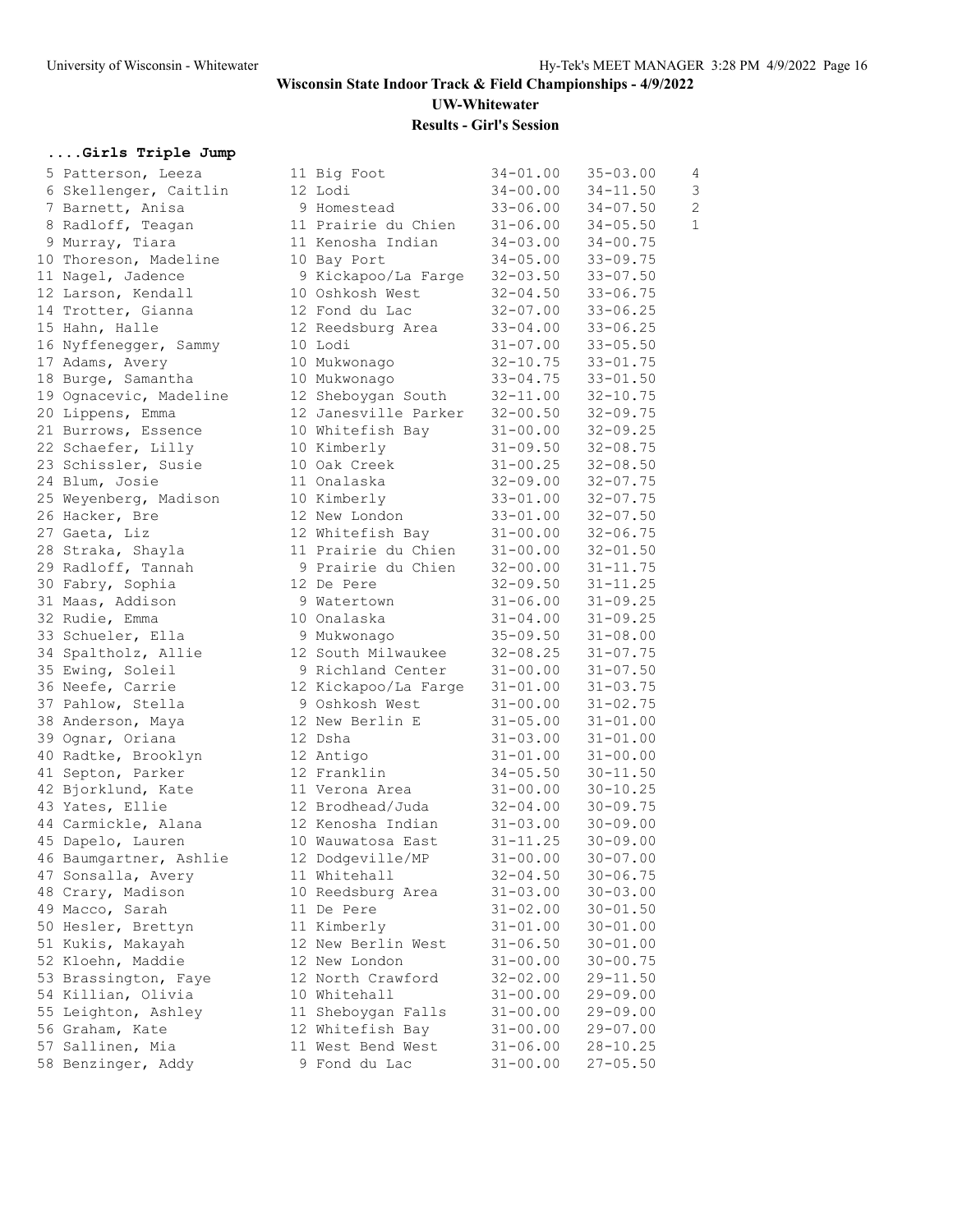**Girls Shot Put**

| MEET: M 46-03.50 2017<br>Name | Emma Richards, Ozaukee<br>Year School | Seed         | Finals       |                | H# Points      |
|-------------------------------|---------------------------------------|--------------|--------------|----------------|----------------|
| 1 Puls, Ella                  | 12 Lodi                               | $40 - 00.00$ | $41 - 11.00$ | 3              | 10             |
| 2 Quinn, Riley                | 12 Watertown                          | $40 - 04.50$ | $39 - 08.00$ | 3              | 8              |
| 3 Alderman, Jessa             | 12 Janesville Craig                   | $35 - 08.00$ | $37 - 11.00$ | 3              | 6              |
| 4 Koenings, Aubree            | 11 Campbellsport                      | $38 - 05.00$ | $37 - 09.00$ | 3              | 5              |
| 5 McGillivray, Julianna       | 10 Mukwonago                          | $33 - 03.50$ | $36 - 00.00$ | $\overline{2}$ | $\sqrt{4}$     |
| 6 Doherty, Megan              | 9 Watertown                           | $33 - 07.00$ | $35 - 11.00$ | 3              | $\overline{3}$ |
| 7 Fax, Keira                  | 9 Wauwatosa West                      | $32 - 06.00$ | $35 - 11.00$ | $\overline{2}$ | $\overline{c}$ |
| 8 Paprocki, Paige             | 12 Mukwonago                          | $35 - 05.00$ | $35 - 02.00$ | $\mathfrak{Z}$ | $\mathbf{1}$   |
| 9 Baumann, Brooke             | 12 Mosinee                            | $34 - 06.25$ | $34 - 09.00$ | 3              |                |
| 10 Bader, Adrianne            | 12 Dodgeland                          | $35 - 09.00$ | $33 - 10.00$ | 3              |                |
| 11 Schreiber, Paige           | 11 Mukwonago                          | $33 - 11.75$ | $33 - 06.00$ | 3              |                |
| 12 Haus, Calli                | 12 Fond du Lac                        | $32 - 06.00$ | $33 - 05.00$ | $\overline{2}$ |                |
| 13 Bird, Lauren               | 12 Amherst                            | $36 - 11.00$ | $33 - 05.00$ | 3              |                |
| 14 Myers, Clara               | 10 Kimberly                           | $32 - 01.00$ | $33 - 02.00$ | $\mathbf{1}$   |                |
| 15 Smith, Lauren              | 12 New Berlin E                       | $33 - 00.50$ | $32 - 08.00$ | $\overline{c}$ |                |
| 16 Dutschek, Marissa          | 10 Oshkosh West                       | $32 - 00.00$ | $32 - 07.00$ | $\mathbf{1}$   |                |
| 17 Brown, Aubri               | 11 Marshfield                         | $36 - 03.50$ | $32 - 03.00$ | 3              |                |
| 18 Mikkelson, Evie            | 11 Deerfield                          | $33 - 04.00$ | $32 - 00.00$ | $\overline{c}$ |                |
| 19 Lindemann, Jacqueline      | 12 Oak Creek                          | $32 - 00.00$ | $31 - 02.00$ | $\mathbf{1}$   |                |
| 20 Klitzke, Kennedy           | 10 Kimberly                           | $32 - 07.50$ | $31 - 02.00$ | $\overline{c}$ |                |
| 21 Wellsmith, Madison         | 12 Brookfield Central                 | $33 - 00.00$ | $31 - 00.00$ | $\overline{c}$ |                |
| 22 Missall, Julia             | 10 Mukwonago                          | $33 - 05.00$ | $30 - 11.00$ | 3              |                |
| 23 Monfre, Eliana             | 11 Franklin                           | $32 - 05.00$ | $30 - 02.00$ | $\mathbf{1}$   |                |
| 24 Kanter, Sarah              | 12 Dsha                               | $33 - 01.00$ | $29 - 09.00$ | $\mathbf{2}$   |                |
| 25 Martin, Brianna            | 12 West Bend West                     | $32 - 06.50$ | $29 - 09.00$ | $\mathbf{2}$   |                |
| 26 Lueck, Sydney              | 12 Big Foot                           | $32 - 06.00$ | $29 - 08.00$ | $\overline{2}$ |                |
| 27 Williams, Onni             | 10 Brodhead/Juda                      | $32 - 04.00$ | $29 - 05.00$ | $\mathbf{1}$   |                |
| 28 Gallimore, India           | 12 West Allis Hale                    | $32 - 01.50$ | $29 - 05.00$ | $\mathbf{1}$   |                |
| 29 Vercauteren, Molly         | 11 Fond du Lac                        |              | $28 - 08.00$ | $\mathbf{1}$   |                |
| 30 Masloroff, Abi             | 11 Franklin                           | $32 - 02.00$ | $28 - 08.00$ | $\mathbf{1}$   |                |
| 31 Clark, Mallory             | 11 Verona Area                        | $32 - 00.00$ | $28 - 05.00$ | $\mathbf{1}$   |                |
| 32 Lombardo, Brooke           | 12 Sheboygan Falls                    | $32 - 00.00$ | $27 - 11.00$ | $\mathbf{1}$   |                |
| 33 Lieske, Karlotta           | 11 Oshkosh West                       | $32 - 10.00$ | $27 - 06.00$ | $\overline{2}$ |                |

#### **Girls Shot Put Wheelchair**

| Name          | Year School                              | Seed | Finals       |  |
|---------------|------------------------------------------|------|--------------|--|
| 1 Jundt, Emma | Kenosha Indian                           |      | $12 - 01.00$ |  |
|               | Women - Team Rankings - 12 Events Scored |      |              |  |

|     | 1) Wisconsin Lutheran          | 29.50 | 2) | Homestead          | 28    |
|-----|--------------------------------|-------|----|--------------------|-------|
|     | 2) Mukwonago                   | 28    |    | 4) Fond du Lac     | 25    |
|     | 5) Muskego                     | 24.50 |    | 6) Slinger         | 22.50 |
|     | 7) Oak Creek                   | 22.   |    | 8) Whitefish Bay   | 19    |
|     | 9) Lodi                        | 17    |    | 10) Monona Grove   | 16    |
|     | 11) DSHA                       | 14    |    | 12) Kimberly       | 13.33 |
|     | 13) Watertown                  |       |    | 13) Wauwatosa East | 11    |
|     | 13) Dodgeland                  | 11    |    | 16) Westby         | 10    |
|     | 16) Benton-Scales Mound-Shulls | 10    |    | 16) Shorewood      | 10    |
| 16) | West Bend West                 | 10    |    | 20) Arrowhead      | 8.50  |